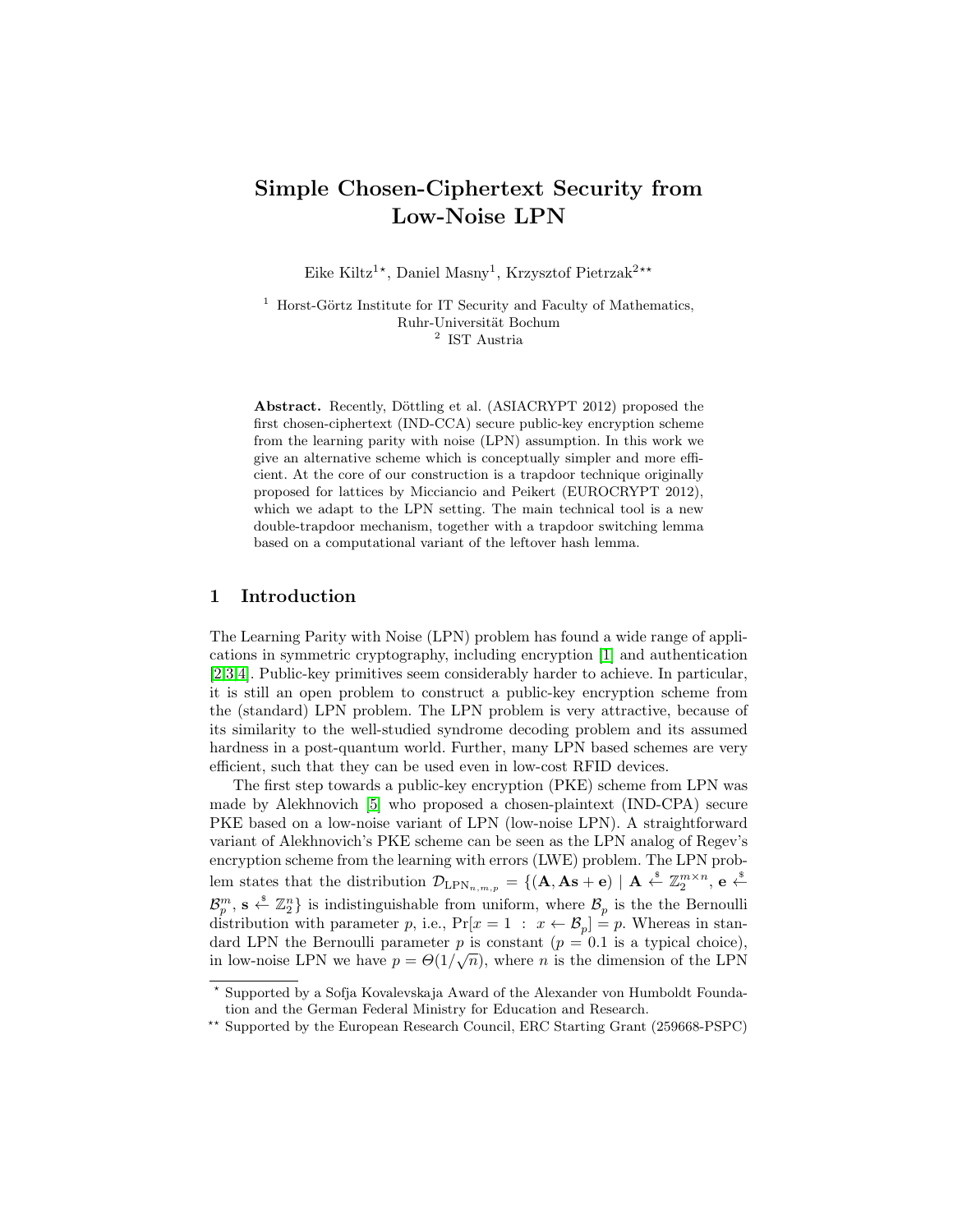<span id="page-1-2"></span>secret. When we decrease the Bernoulli parameter  $p$ , the LPN problem can only become easier. Indeed, while the best known algorithm for solving standard LPN runs in time  $2^{O(n/\log n)}$  [\[6\]](#page-14-5), low-noise LPN can be solved in time  $2^{O(\sqrt{n})}$ . Hence, for low-noise LPN, the dimension of the LPN secret has to be increased accordingly, which results in less efficient schemes. See also [\[7\]](#page-14-6) for concrete efficiency considerations.

CCA-SECURE ENCRYPTION FROM LOW-NOISE LPN. Recently, Döttling, Müller-Quade and Nascimento [\[8\]](#page-14-7) showed how to extend Alekhnovich's IND-CPA secure scheme in order to get a chosen-ciphertext (IND-CCA) secure scheme. Like for Alekhnovich's scheme, their security proof is in the standard model (in particular, no random oracles), and relies on the low noise LPN assumption. During decryption only a certain part of the secret key is known and a q-ary erasure code is used to reconstruct the missing parts. Due to the additional overhead of the erasure code, the scheme has to add matrices  $\mathbf{B}_1, \ldots, \mathbf{B}_q$  to the public-key, where the parameter q is estimated in  $[8]$  to be at least 400.<sup>[3](#page-1-0)</sup> Hence the complexity of the scheme is estimated to be a couple of hundred times worse than Alekhnovich's scheme.

CCA-secure encryption from LWE. In a work predating [\[8\]](#page-14-7), Micciancio and Peikert [\[9\]](#page-14-8) extended Regev's LWE-based encryption scheme into a simple and efficient IND-CCA secure encryption scheme. Both schemes are randomnessrecovering, but unlike [\[8\]](#page-14-7), the scheme from [\[9\]](#page-14-8) does not use erasure codes which results in considerably more compact (public and secret) keys.

This raises the question, whether it's possible to shorten the keys in the LPN setting by using the techniques from [\[9\]](#page-14-8). Unfortunately, it turns out that a straight forward application of their techniques will not work. Informally, using the leftover hash lemma as in [\[9\]](#page-14-8) in the (binary) LPN setting results in an error that cannot be corrected using error correcting codes.

## 1.1 Our Contributions

In this work, we propose a simple and efficient IND-CCA secure PKE scheme from low-noise LPN. Compared to the IND-CPA secure scheme by Alekhnovich, we only loose roughly a factor two in efficiency.<sup>[4](#page-1-1)</sup>

At a technical level, we design a new (tag-based) double trapdoor function which has two independent trapdoors. Each of these trapdoors depends on a hidden tag. If the function is evaluated with respect to a hidden tag, the corresponding trapdoor disappears and the function is hard to invert. For all other tags, the function can be inverted efficiently using one of the trapdoors. Our switching lemma (Lemma [4\)](#page-6-0) shows that, under the LPN assumption, the hidden tags contained in the trapdoors can be switched without being noticed by any efficient adversary. The main difference to [\[9\]](#page-14-8) is that we replace the leftover hash

<span id="page-1-0"></span> $\frac{3}{3}$  Stating a more exact value for q is difficult as in [\[8\]](#page-14-7) no upper bound is given and the analysis is only sketched.

<span id="page-1-1"></span><sup>&</sup>lt;sup>4</sup> Interestingly, the factor two between IND-CPA and IND-CCA security is also observed in the Diffie-Hellman world [\[10,](#page-15-0)[11\]](#page-15-1) and in the lattice world [\[12\]](#page-15-2).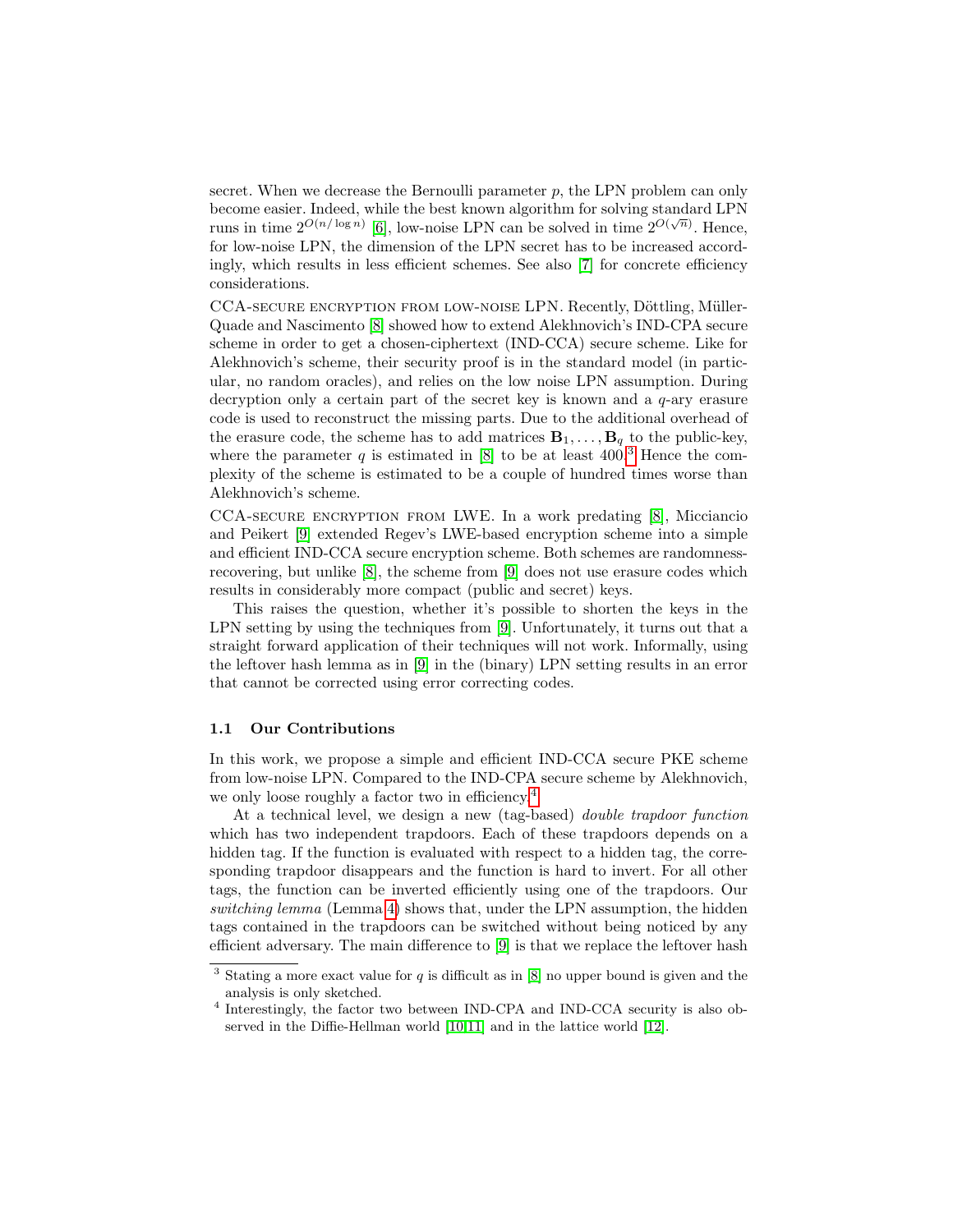<span id="page-2-0"></span>lemma by a computational variant based on the LPN problem with low noise. We use this double-trapdoor function to construct a tag-based encryption (TBE) scheme. (The latter can be efficiently transformed into a CCA-secure encryption scheme [\[13\]](#page-15-3).) During the security reduction from low-noise LPN, we replace the first hidden tag with the challenge tag. Since this step is only computationally indistinguishable we have to give a security reduction in which the simulator has no access to the trapdoor being switched to the challenge tag. Here the second trapdoor is used to answer decryption queries correctly. Once both hidden tags are switched to the challenge tag, the simulator is not able to decrypt a message related to this challenge tag which allows us to argue about indistinguishability of the PKE scheme. We remark that previous LPN or LWE-based switching techniques (e.g., [\[9\]](#page-14-8)) relied on purely statistical arguments such that a second trapdoor was not needed for simulating the decryption queries.

Efficiency. This tag-based encryption scheme directly implies a CCA-secure PKE scheme [\[13\]](#page-15-3). Compared to [\[8\]](#page-14-7), this results in much smaller key sizes and comparable ciphertext size. Concretely, our scheme only has to add two matrices  $\mathbf{B}_0$ ,  $\mathbf{B}_1$  to the public-key and hence we expect the keys of our scheme be to a couple of hundred times smaller than that of [\[8\]](#page-14-7). We remark that our techniques can be extended to the case of LWE, but the resulting scheme is worse than the one from [\[9\]](#page-14-8). While for LPN replacing the leftover hash lemma is necessary to decrease the weight of the error, replacing the leftover hash lemma in the LWE setting actually has the opposite effect.

## 1.2 Open Problems

Designing an IND-CPA secure PKE from LPN with constant noise remains and property of the main secure PKE from LPN with constant noise remains and property of the main secure PKE from LPN with constant noise remains and pr open problem. Already a construction with any noise level  $\omega(1/\sqrt{n})$  would be interesting to achieve.

# 2 Preliminaries

We use bold lower-case letters like  $\mathbf{a} \in \mathbb{Z}_2^n$  to denote vectors and bold upper-case letters like  $\mathbf{A} \in \mathbb{Z}_2^{n \times n}$  for matrices. With  $|\mathbf{a}|$  we denote the Hamming weight (i.e., the number of 1's) of **a**. We denote by  $x \stackrel{\$}{\leftarrow} X$  that x is sampled according to the distribution  $X$ . If  $X$  is a set, then this denotes that  $x$  is sampled uniformly at random from X. Instead of using  $\oplus$  for addition modulo 2, we use + and − to get a more generic construction, which adapts more easily to larger fields (for which addition and subtraction is not the same) as used in the LWE assumption.

## 2.1 The Bernoulli Distribution

 $\mathcal{B}_p$  denotes the Bernoulli distribution with parameter  $0 \leq p \leq 1/2$ , i.e.,  $x \stackrel{\hspace{0.1em}\mathsf{\scriptscriptstyle\$}}{\leftarrow} \mathcal{B}_p$ is the random variable over  $\{0,1\}$  with  $Pr[x = 1] = p$ . To bound the tail of the sum of independent Bernoulli random variabels, we will use the following Chernoff bounds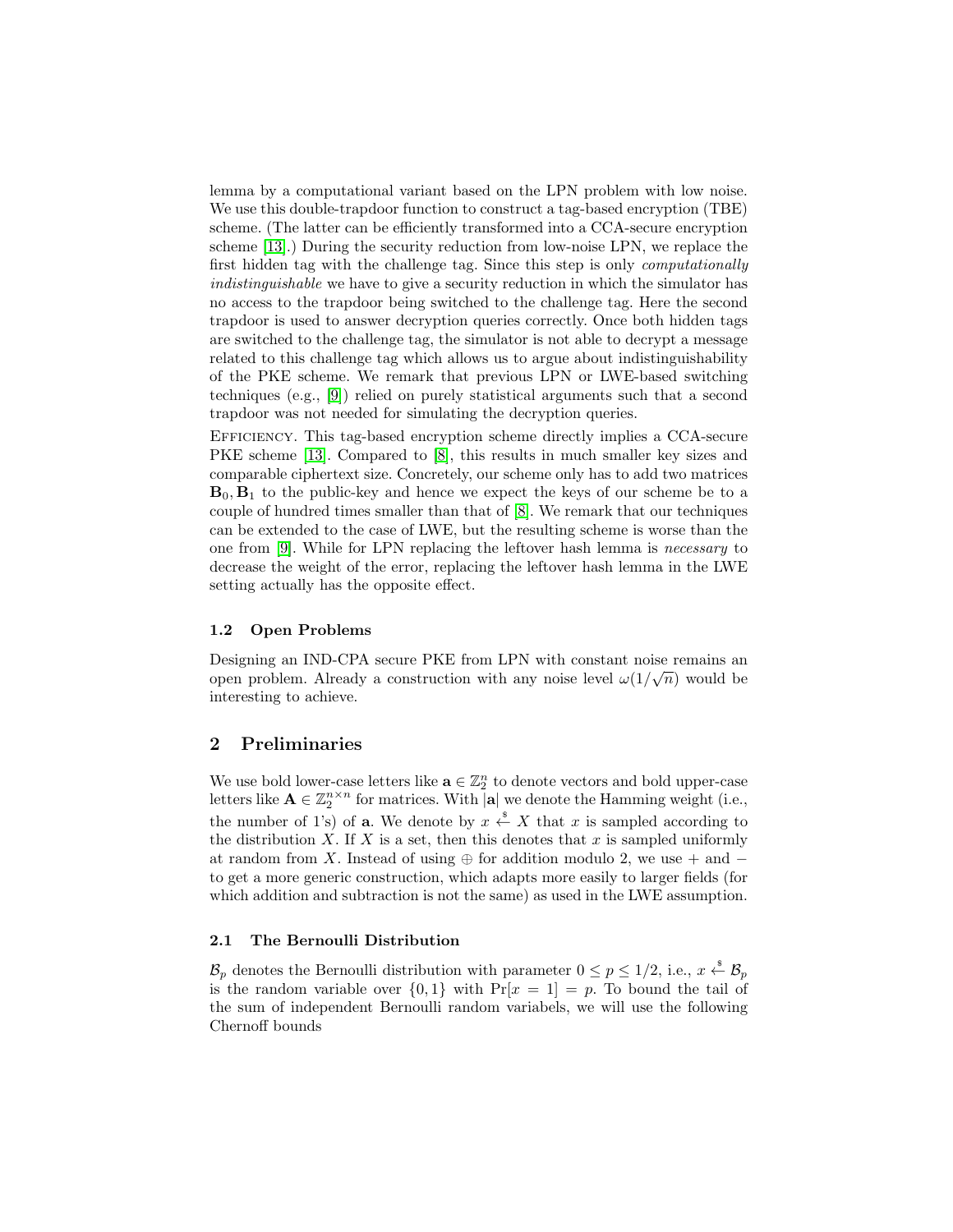<span id="page-3-3"></span>**Chernoff bound:** For  $\mathbf{d} \leftarrow^{\$} \mathcal{B}_{p}^{m}$  and  $\delta > 0$ :

<span id="page-3-2"></span>
$$
\Pr_{\mathbf{d}}[|\mathbf{d}| > (1+\delta)pm] < e^{-\frac{\min(\delta,\delta^2)}{3}pm}
$$
\n(1)

<span id="page-3-1"></span>in particular, for 
$$
\delta = 1
$$
  $\Pr_{\mathbf{d}}[|\mathbf{d}| > 2pm] < e^{-pm/3}$  (2)

### 2.2 Learning Parity with Noise

Let  $n \in \mathbb{N}$  be the size of the secret solution vector,  $m > n$  the number of the given samples and  $0 \le p \le 1/2$  the Bernoulli parameter of the noise distribution. THE LPN<sub>n,m,p</sub> PROBLEM. The LPN<sub>n,m,p</sub> problem is the problem of solving a set of linear equations perturbed by some noise. To define the decision version of LPN we consider the distribution

$$
\mathcal{D}_{\text{LPN}_{n,m,p}} = ((\mathbf{A}, \mathbf{A}\mathbf{s} + \mathbf{e}) \mid \mathbf{A} \overset{\hspace{0.1em}\mathsf{\scriptscriptstyle\$}}{\leftarrow} \mathbb{Z}_2^{m \times n}, \mathbf{e} \overset{\hspace{0.1em}\mathsf{\scriptscriptstyle\$}}{\leftarrow} \mathcal{B}_p^m, \mathbf{s} \overset{\hspace{0.1em}\mathsf{\scriptscriptstyle\$}}{\leftarrow} \mathbb{Z}_2^n).
$$

The challenge is to distinguish  $\mathcal{D}_{\text{LPN}_{n,m,p}}$  from uniform  $(\mathbf{A}, \mathbf{b}) \in \mathbb{Z}_2^{m \times n} \times \mathbb{Z}_2^m$ . The advantage of an algorithm A in breaking the  $\text{LPN}_{n,m,p}$  assumption is

$$
\mathbf{Adv}_{\mathrm{LPN}_{n,m,p}}(\mathsf{A}) = |\Pr[\mathsf{A}(\mathbf{A}, \mathbf{b}) = 1] - \Pr[\mathsf{A}(\mathbf{A}', \mathbf{b}') = 1]|,
$$

where  $(\mathbf{A}, \mathbf{b}) \stackrel{\hspace{0.1em}\mathsf{\scriptscriptstyle\$}}{\leftarrow} \mathcal{D}_{\mathrm{LPN}_{n,m,p}}$  and  $(\mathbf{A}', \mathbf{b}') \stackrel{\hspace{0.1em}\mathsf{\scriptscriptstyle\$}}{\leftarrow} \mathbb{Z}_2^{m \times n} \times \mathbb{Z}_2^m$ .

The hardness of  $LPN_{n,m,p}$  depends on the choice of the secret size n, the amount of samples m and the error distribution  $\mathcal{B}_p$ . Whereas in the standard LPN assumption the Bernoulli parameter  $p$  is constant, we use the "low-noise" version with  $p \approx 1/\sqrt{n}$ .

Below we introduce two variants of  $\text{LPN}_{n,m,p}$  which we'll use in our construction, both variants are basically equivalent to the standard  $LPN_{n,m,p}$  assumption.

Knapsack LPN. The knapsack LPN distribution [\[14\]](#page-15-4) is

$$
\mathcal{D}_{\text{KLPN}^m_{n,m,p}} = ((\mathbf{A}, \mathbf{E} \mathbf{A}) \mid \mathbf{A} \overset{\hspace{0.1em}\mathsf{\scriptscriptstyle\$}}{\leftarrow} \mathbb{Z}_2^{m \times (m-n)}, \, \mathbf{E} \overset{\hspace{0.1em}\mathsf{\scriptscriptstyle\$}}{\leftarrow} \mathcal{B}_p^{m \times m}).
$$

and the advantage of an A is defined as

<span id="page-3-0"></span>
$$
\mathbf{Adv}_{\mathrm{KLPN}_{n,m,p}^m}(\mathsf{A}) = |\Pr[\mathrm{A}(\mathbf{A}, \mathbf{EA}) = 1] - \Pr[\mathrm{A}(\mathbf{A}, \mathbf{B}') = 1]|,
$$

where  $(A, EA) \xleftarrow{\$} \mathcal{D}_{KLPN_{n,m,p}^m}$  and  $B' \xleftarrow{\$} \mathbb{Z}_2^{m \times (m-n)}$ .

Knapsack LPN is as hard as LPN, the reduction stated below loses a factor of  $m$  due to a standard hybrid argument because we directly defined the  $m$ -fold knapsack LPN distribution (i.e.,  $E$  contains  $m$  vectors, not just one).

Lemma 1. For all algorithms B there exists an algorithm A that runs in roughly the same time as A and  $\mathbf{Adv}_{\text{LPN}_{n,m,p}}(\mathsf{A}) \geq \frac{1}{m} \mathbf{Adv}_{\text{KLPN}_{n,m,p}}(\mathsf{B}).$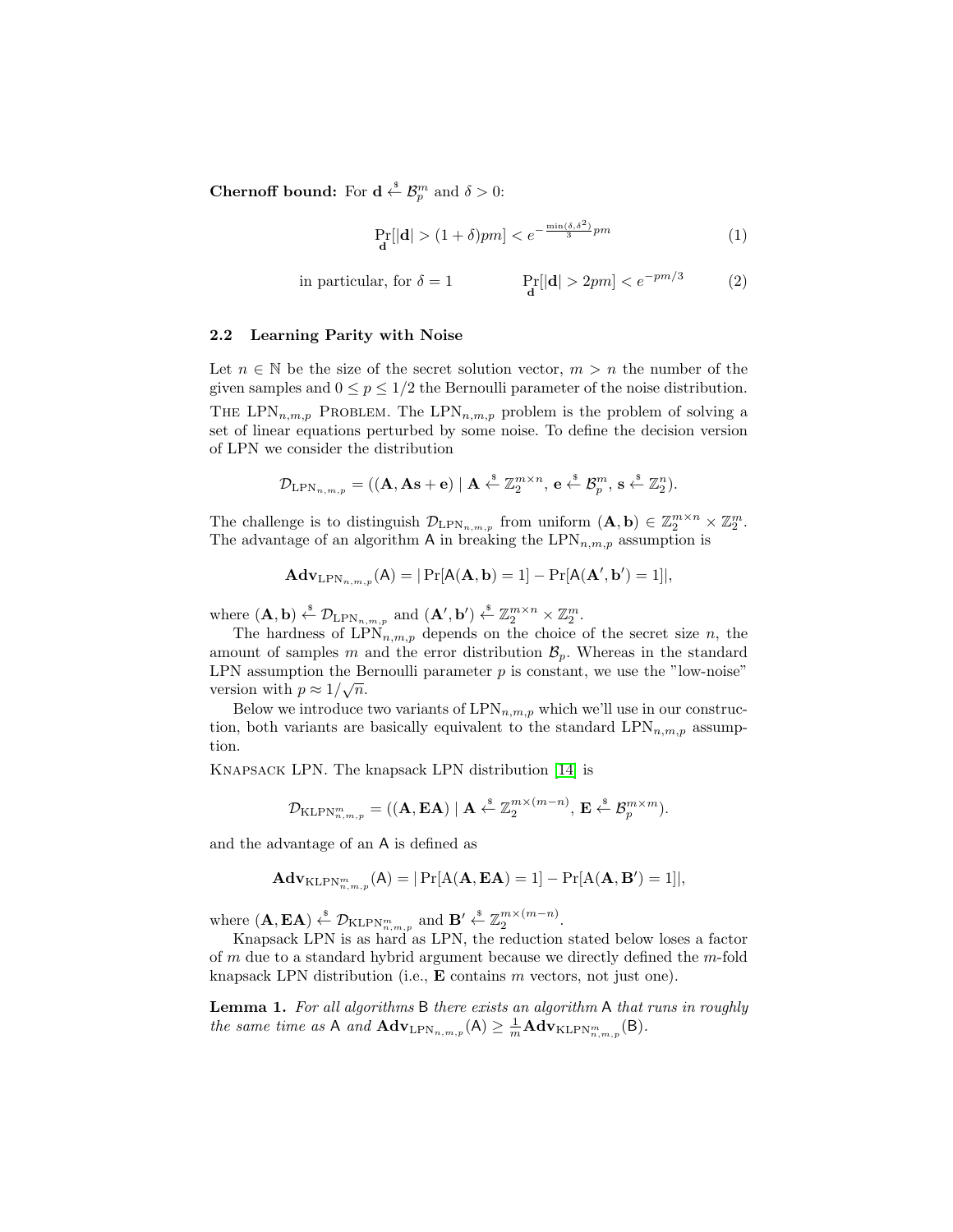<span id="page-4-1"></span>Extended Knapsack LPN. The Knapsack LPN problem remains hard in the presence of additional leakage Ez about E. The extended knapsack EKLPN distribution is defined as

$$
\mathcal{D}_{\mathrm{EKLPN}^m_{n,m,p}}=((\mathbf{A}, \mathbf{E}\mathbf{A}, \mathbf{z}, \mathbf{E}\mathbf{z})\mid \mathbf{A} \overset{\hspace{0.1em}\mathsf{\scriptscriptstyle\$}}{\leftarrow} \mathbb{Z}_2^{m\times (m-n)}, \, \mathbf{E} \overset{\hspace{0.1em}\mathsf{\scriptscriptstyle\$}}{\leftarrow} \mathcal{B}_p^{m\times m}, \, \mathbf{z} \overset{\hspace{0.1em}\mathsf{\scriptscriptstyle\$}}{\leftarrow} \mathcal{B}_p^m)
$$

and A's advantage is

$$
\mathbf{Adv}_{\mathrm{EKLPN}^m_{n,m,p}}(\mathsf{A}) = |\Pr[\mathrm{A}(\mathbf{A}, \mathbf{EA}, \mathbf{z}, \mathbf{Ez}) = 1] - \Pr[\mathrm{A}(\mathbf{A}, \mathbf{B}, \mathbf{z}, \mathbf{b}) = 1]|,
$$

where  $(A, EA, z, Ez) \xleftarrow{\$} \mathcal{D}_{\text{EKLPN}_{n,m,p}^m}, \ \mathbf{B} \xleftarrow{\$} \mathbb{Z}_2^{m \times (m-n)}, \ \text{and} \ \mathbf{b} \xleftarrow{\$} \mathbb{Z}_2^m.$ 

The following lemma is a special case of [\[15,](#page-15-5) Theorem 3.1], who use a more general notion of the ELWE problem based on LWE and the leakage vector z is sampled from an arbitrary distribution (not just  $\mathcal{B}_p^m$ ).

<span id="page-4-0"></span>Lemma 2. For all algorithms B there exists an algorithm A that runs in roughly the same time as A and  $\mathbf{Adv}_{\text{LPN}_{n,m,p}}(\mathsf{A}) \geq \frac{1}{2m}\mathbf{Adv}_{\text{EKLPN}_{n,m,p}^m}(\mathsf{B}).$ 

## 2.3 Asymptotically Good Codes

In order to state the security of our scheme in asymptotic terms we need asymptotically good linear codes, these are  $[m, Rm, \delta m]$  codes with a constant rate R, constant relative distance  $\delta$  and arbitrary large block length m. Moreover, we want the code to be efficiently constructible in order to get a uniform construction, and of course encoding and decoding need to be efficient to get an efficient scheme. Such codes exist:

**Lemma 3** ([\[16\]](#page-15-6)). For any rate  $0 < R < 1$ , there exists a binary linear errorcorrecting code family which is polynomial time constructible, encodable and decodable and can decode from up to  $\lfloor \frac{\delta n}{2} \rfloor$  errors where  $\delta \approx \frac{1}{2}(1 - R)$ .

We emphasis, that for concrete instantiations of the scheme, an arbitrary, suitable error correction code can be used and the asymptotic behavior is not important.

#### 2.4 Game-Based Proofs

We use game-based proofs [\[17\]](#page-15-7). A game G consists of an Initialize and a Finalize procedure, and possibly other procedures. An adversary A is executed in the game by first calling Initialize. Next, he can make arbitrary calls to the other procedures, some multiple times, some only once, depending on the specification of G. Finally, A makes one single call to Finalize which ends the game. The output of the game, denoted as  $G^A$ , is defined as the output of Finalize.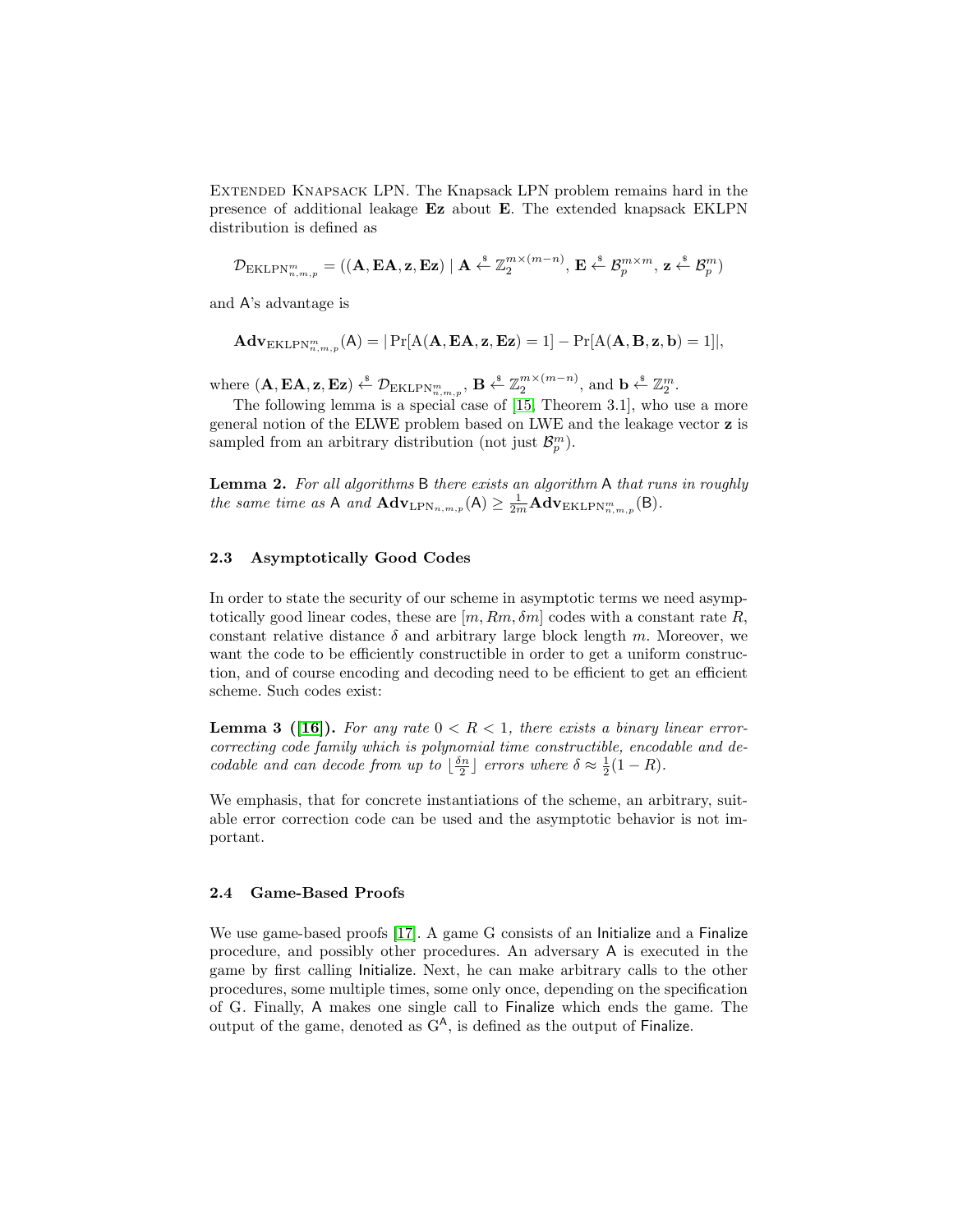#### <span id="page-5-2"></span>2.5 Tag-Based Encryption

A tag-based encryption scheme with tag-space  $\mathcal T$  and message-space  $\mathcal M$  consist of the following three PPT algorithms  $TBE = (Gen, Enc, Dec).$ 

- Gen( $1^k$ ) outputs a secret key sk and a public key pk.
- Enc(pk,  $\tau$ , M) outputs a ciphertext c of  $M \in \mathcal{M}$  with respect to tag  $\tau \in \mathcal{T}$ .
- Dec(sk,  $\tau$ , C) outputs the decrypted message M of ciphertext C with respect to tag  $\tau \in \mathcal{T}$ , or  $\bot$ .

We require the standard correctness condition  $Dec(sk, \tau, Enc(pk, \tau, M)) = M$ for all  $\tau$ , M and all  $(sk, pk)$  in the range of  $Gen(\cdot)$ . To define security, let the advantage of an adversary A in the selective-tag weak CCA game [\[18\]](#page-15-8) be

$$
\mathbf{Adv}_{\mathrm{TBE}}(\mathsf{A}) = \left| \mathrm{Pr}[\mathrm{G}_{\mathrm{TBE}}^{\mathsf{A}} = 1] - \frac{1}{2} \right|,
$$

where the games defining  $G_{\rm TBE}$  are defined in Figure [1.](#page-5-0) Here the term selective models the fact that A has to commit to the challenge tag  $\tau^*$  in the beginning, before seeing the public-key.

| Initialize $(\tau^*)$                                                                                              | Finalize $(d)$                                                                                               |
|--------------------------------------------------------------------------------------------------------------------|--------------------------------------------------------------------------------------------------------------|
| $(sk, pk) \leftarrow$ Gen $(1^k)$                                                                                  | Return $(b_M = d)$                                                                                           |
| Return $pk$                                                                                                        |                                                                                                              |
| Challenge( $M_0, M_1$ ) //one time<br>$b_M \xleftarrow{\$} \{0,1\};$<br>Return $\mathsf{Enc}(pk, \tau^*, M_{b_M})$ | queryDec $(\tau, C)/$ /many times<br>If $\tau \neq \tau^*$ return Dec(sk, $\tau$ , C)<br>Else return $\perp$ |

<span id="page-5-0"></span>

To construct an IND-CCA secure PKE, it is sufficient to construct a secure TBE (in the above sense) with tag-space  $\mathcal T$  exponential in n [\[18\]](#page-15-8). The overhead of this transformation is small. It essentially consists of a one-time signature or a message-authentication code plus a commitment.

# 3 Tag-Based Encryption

#### <span id="page-5-1"></span>3.1 Double Trapdoor Generator

We use a matrix representation  $\mathbf{H}_{\tau} \in \mathbb{Z}_{2}^{n \times n}$  for finite field elements  $\tau \in \mathbb{F}_{2^n}$ [\[19](#page-15-9)[,12\]](#page-15-2). The structure of a finite field implies certain properties:  $H_{\tau} + H_{\tau'} =$  $H_{\tau+\tau'}$  and  $0 = H_0$  for the zero element of the field. In particular all matrices  $H_{\tau} - H_{\tau'} = H_{\tau - \tau'} \neq H_0$  for  $\tau \neq \tau'$  are invertible.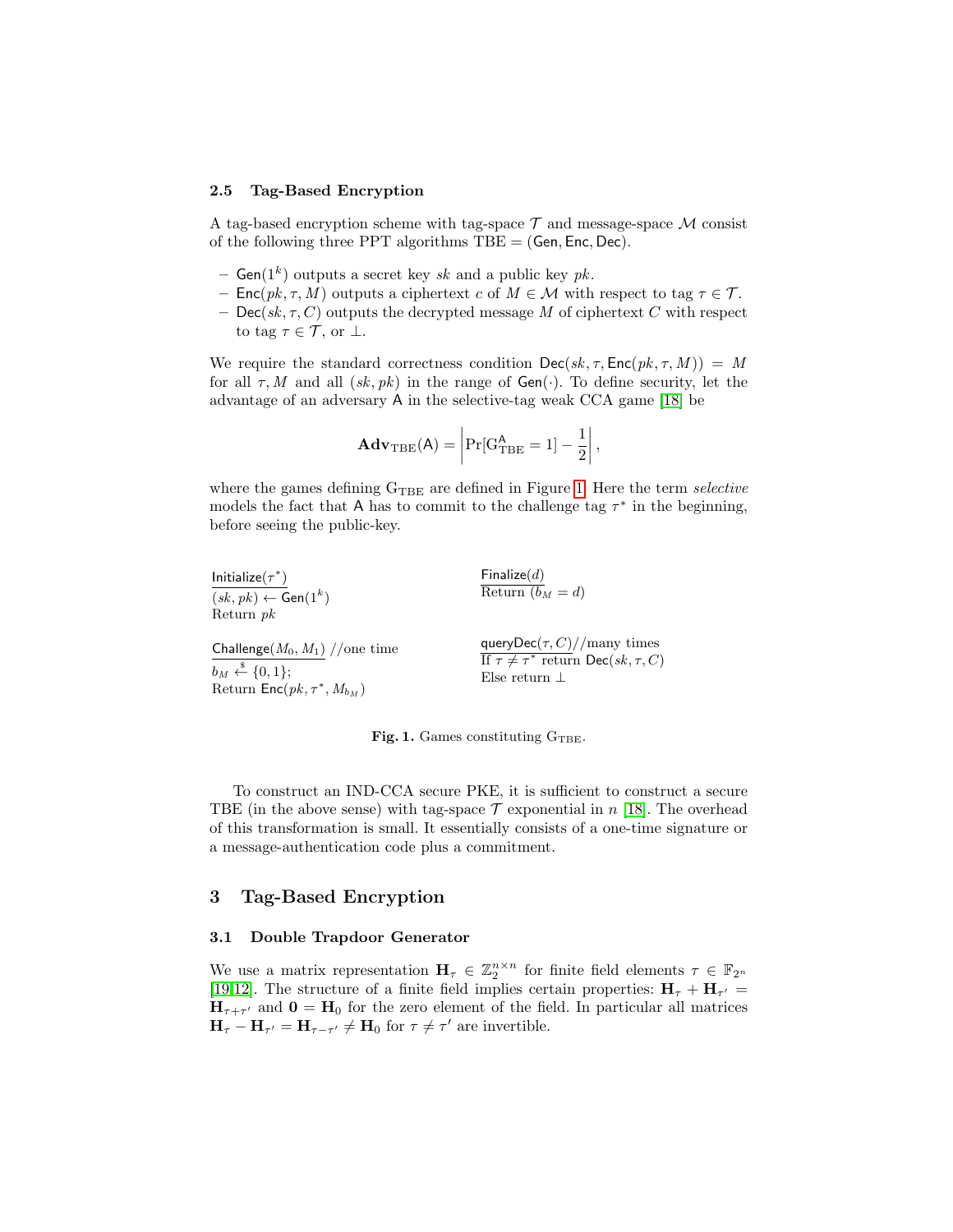<span id="page-6-2"></span>Let *n* and *m* be two parameters and let  $\mathbf{G} \in \mathbb{Z}_2^{m \times n}$  be a generator matrix for an efficiently decodable code. (This was called gadget matrix in [\[9\]](#page-14-8).) The trapdoor generator is the following PPT algorithm which takes as input two tags  $\tau_0, \tau_1 \in \mathbb{F}_{2^n}$ :

Gen<sub>td</sub>
$$
(1^n, \tau_0, \tau_1) \rightarrow (\mathbf{T}_0, \mathbf{T}_1, ek)
$$
. Sample  $\mathbf{T}_0, \mathbf{T}_1 \stackrel{\hspace{0.1em}\mathsf{\scriptscriptstyle\$}}{\leftarrow} \mathcal{B}_p^{m \times m}$  and  $\mathbf{A} \stackrel{\hspace{0.1em}\mathsf{\scriptscriptstyle\$}}{\leftarrow} \mathbb{Z}_2^{m \times n}$   
Let  $\mathbf{B}_0 := \mathbf{T}_0 \mathbf{A} - \mathbf{G} \mathbf{H}_{\tau_0}$ ,  $\mathbf{B}_1 := \mathbf{T}_1 \mathbf{A} - \mathbf{G} \mathbf{H}_{\tau_1}$  and  $ek = (\mathbf{A}, \mathbf{B}_0, \mathbf{B}_1)$ 

Initialize $(t,\tau_0,\tau_1,\tau')//\mathrm{G}_\mathrm{real}$  $\overline{({\bf T}_0,{\bf T}_1,\textit{ek})\leftarrow \mathsf{Gen}_{\rm td}(1^n,\tau_0,\tau_1)}$  $\mathbf{z} \overset{\hspace{0.1em}\mathsf{\scriptscriptstyle\$}}{\leftarrow} \mathcal{B}_{p}^{m}; \ \ \mathbf{T} \overset{\hspace{0.1em}\mathsf{\scriptscriptstyle\$}}{\leftarrow} \mathcal{B}_{p}^{m \times m};$ Return  $(\mathbf{T}_t, ek, \mathbf{z}, \mathbf{Tz})$ Initialize $(t,\tau_0,\tau_1,\tau')//\mathrm{G}_\mathrm{uniform}$  $(\mathbf{T}_0, \mathbf{T}_1, \textit{ek}) \leftarrow \mathsf{Gen}_{\mathrm{td}}(1^n, \tau_0, \tau_1);$ Parse  $ek = (\mathbf{A}, \mathbf{B}_0, \mathbf{B}_1)$  $\mathbf{B}'_t := \mathbf{B}_t; \ \ \mathbf{B}'_{\overline{t}} \stackrel{\$}{\leftarrow} \mathbb{Z}_2^{m \times n};$  $ek' := (\mathbf{A}, \mathbf{B}'_0, \mathbf{B}'_1);$  $\mathbf{z} \overset{\hspace{0.1em}\mathsf{\scriptscriptstyle\$}}{\leftarrow} \mathcal{B}_{p}^{m}; \ \ \mathbf{T} := \mathbf{T}_{\overline{t}};\ \ \ \ % \mathbf{z} := \mathbf{z}$ Return  $(\mathbf{T}_t, ek', \mathbf{z}, \mathbf{Tz})$ 

Initialize $(t,\tau_0,\tau_1,\tau')//\mathrm{G}_{\mathrm{corr}}$  $\tau'_t := \tau_t; \ \ \tau'_{\overline{t}} := \tau';$  $(\mathbf{T}_0, \mathbf{T}_1,$   $e\overline{k}) \leftarrow \mathsf{Gen}_{\mathrm{td}}(1^n, \tau_0', \tau_1');$  $\mathbf{z} \overset{\hspace{0.1em}\mathsf{\scriptscriptstyle\$}}{\leftarrow} \mathcal{B}_{p}^{m}; \ \ \mathbf{T} := \mathbf{T}_{\overline{t}};\ \ \ \ % \mathbf{z} := \mathbf{z}$ Return  $(\mathbf{T}_t, ek, \mathbf{z}, \mathbf{Tz})$ 

 $\mathsf{Finalize}(d)$  // $\mathrm{G_{real, uniform,corr}}$  $R$ eturn  $d$ 

<span id="page-6-1"></span>Fig. 2. Procedures defining games G<sub>real</sub>, G<sub>uniform</sub>, G<sub>corr</sub>. Here  $ek := (\mathbf{A}, \mathbf{B}_0, \mathbf{B}_1)$  =  $(A, T_0A - GH_{\tau_0}, T_1A - GH_{\tau_1})$  as defined in Section [3.1.](#page-5-1)

Looking ahead, a trapdoor  $\mathbf{T}_i$   $(i \in \{0,1\})$  output by  $\mathsf{Gen}_{td}(1^n, \tau_0, \tau_1)$  can be used to invert the tag-based trapdoor function

$$
f^{\tau}(\mathbf{s},\mathbf{e},\mathbf{e}'_0,\mathbf{e}'_1)=(\mathbf{As}+\mathbf{e},(\mathbf{G}\mathbf{H}_{\tau}+\mathbf{B}_0)\mathbf{s}+\mathbf{e}'_0,(\mathbf{G}\mathbf{H}_{\tau}+\mathbf{B}_1)\mathbf{s}+\mathbf{e}'_1).
$$

whenever  $\tau \neq \tau_i$  (for one  $i \in \{0,1\}$ ) and the error  $\mathbf{T}_i \mathbf{e} + \mathbf{e}'_i$  is small enough, so it can be corrected (using the code given by  $G$ ) as follows: given  $(c, c_0, c_1)$  $($  = f<sup> $\tau$ </sup>(s, e, e'<sub>0</sub>, e'<sub>1</sub>)), compute  $(T_i I) \cdot (-c c_i)^T = GH_{\tau-\tau_i} s - T_i e + e'_i$ , use error correction to decode  $\mathbf{H}_{\tau-\tau_i}$ s, and then the invertability of  $\mathbf{H}_{\tau-\tau_i}$  (recall that we assume  $\tau \neq \tau_i$ ) to reconstruct **s** The remaining inputs **e**, **e**'<sub>0</sub>, **e**'<sub>1</sub> can now easily be computed.

<span id="page-6-0"></span>The "switching lemma" below states that under the LPN assumption, the output of the trapdoor generator computationally hides the tags  $\tau_0$ ,  $\tau_1$ , even if there is some additional information about the trapdoor leaked. This lemma will allow us to switch either  $\tau_0$  or  $\tau_1$  to an arbitrary tag  $\tau' \in \mathbb{Z}_2^n$ . During the switching procedure, we still have access to the other trapdoor. This allows us to answer decryption queries during a CCA security proof.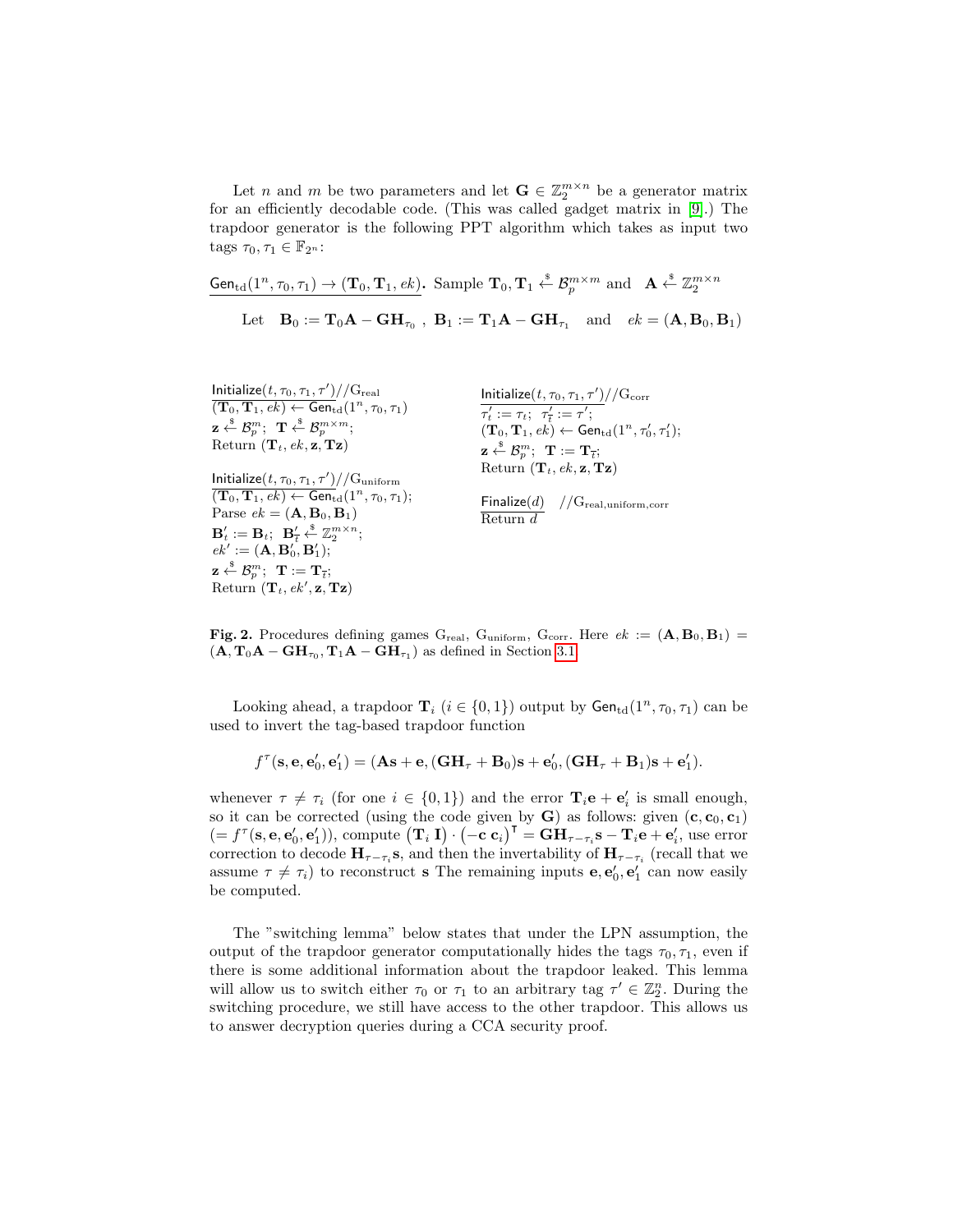Lemma 4. For every PPT algorithm A there exists a PPT algorithm B such that:

$$
|\Pr[\mathbf{G}_{\text{real}}^{\mathbf{A}} = 1] - \Pr[\mathbf{G}_{\text{corr}}^{\mathbf{A}} = 1]| \leq 3m \cdot \mathbf{Adv}_{\text{LPN}_{m-n,m,p}}(\mathbf{B}).
$$

where games  $G_{real}$  and  $G_{corr}$  are defined in Figure [2.](#page-6-1)

Proof. The proof follows by the following two equations combined with Lemma [1](#page-3-0) and [2](#page-4-0)

<span id="page-7-0"></span>
$$
|\Pr[G_{\text{real}}^{\mathsf{A}} = 1] - \Pr[G_{\text{uniform}}^{\mathsf{A}} = 1]| \leq \mathbf{Adv}_{\text{KLPN}_{n,m,p}^m}(\mathsf{B}) \tag{3}
$$

$$
|\Pr[G_{\text{corr}}^{\mathsf{A}} = 1] - \Pr[G_{\text{uniform}}^{\mathsf{A}} = 1]| \leq \mathbf{Adv}_{\text{EKLPN}_{n,m,p}^m}(\mathsf{B}),\tag{4}
$$

where game Guniform is also defined in Figure [2.](#page-6-1)

To prove [\(3\)](#page-7-0) we construct an algorithm B which on input a  $\mathcal{D}_{\text{KLPN}_{n,m,p}}$  or a random sample, simulates  $G_{real}^{\mathsf{A}}$  or  $G_{uniform}^{\mathsf{A}}$ , respectively.  $\mathsf{B}(\mathbf{A}, \mathbf{B})$  simulates  $\mathsf{A}$ 's view as follows.

Initialize $(t, \tau_0, \tau_1, \tau')$  $\mathbf{z} \overset{\hspace{0.1em}\mathsf{\scriptscriptstyle\$}}{\leftarrow} \mathcal{B}^m_p; \ \ \mathbf{T}, \mathbf{T}_t \overset{\hspace{0.1em}\mathsf{\scriptscriptstyle\$}}{\leftarrow} \mathcal{B}^{m \times m}_p;$  $\mathbf{B}_t := \mathbf{T}_t \mathbf{A} - \mathbf{G} \mathbf{H}_{\tau_t}; \ \ \mathbf{B}_{\overline{t}} := \mathbf{B} - \mathbf{G} \mathbf{H}_{\tau_{\overline{t}}};$  $ek := (**A**, **B**<sub>0</sub>, **B**<sub>1</sub>);$ Return  $(\mathbf{T}_t, ek, \mathbf{z}, \mathbf{Tz})$ Finalize $(d)$ Return d

We now analyse  $B(A, B)$ 's simulation. A is always uniform, z and Tz are distributed as in the real and random game. B generates  $\tau_{\bar{t}}$ ,  $\mathbf{T}_t$  and  $\mathbf{B}_t$  exactly as  $Gen_{td}$ .

- KLPN Case:  $B = T_{\bar{t}}A$  implies that  $B_{\bar{t}} = T_{\bar{t}}A GH_{\tau_{\bar{t}}}$  has the same distribution as in G<sub>real</sub>. Hence B simulates G<sub>real</sub> and  $Pr[G_{real}^{\mathcal{A}^*} = 1] = Pr[\mathcal{B}(\mathbf{A}, \mathbf{B}) =$  $1 \mid (\mathbf{A},\mathbf{B}) \overset{\hspace{0.1em}\mathsf{\scriptscriptstyle\$}}{\leftarrow} \mathcal{D}_{\text{KLPN}^m_{n,m,p}}].$
- **Uniform Case: B** is uniform and this implies that  $B_{\bar{t}}$  is uniform, too. Since  $B_{\bar{t}}$  is independent of  $T_{\bar{t}}$ , Tz has the correct distribution. Hence B simulates  $G_{uniform}$  and  $Pr[G_{uniform}^{\mathbf{A}} = 1] = Pr[\mathbf{B}(\mathbf{A}, \mathbf{B}) = 1 \mid (\mathbf{A}, \mathbf{B})$  uniform.

This concludes the proof of [\(3\)](#page-7-0).

To prove [\(4\)](#page-7-0) we use the  $\text{EKLPN}_{m-n,m,p}^m$  assumption. We reuse B, now with input  $B(\mathbf{A}, \mathbf{z}, \mathbf{B}, \mathbf{b})$  and change it slightly by setting  $\mathbf{B}_{\bar{t}} := \mathbf{B} - \mathbf{G} \mathbf{H}_{\tau'}$  and replacing **Tz** by  $\mathbf{b} = \mathbf{T}_{\overline{t}}\mathbf{z}$  during the Initialize procedure. With almost the same argument  $B$  simulates in the uniform case  $G<sub>uniform</sub>$  and in the LPN case  $G<sub>corr</sub>$ correctly.

## <span id="page-7-1"></span>3.2 Description of the Scheme

Our scheme uses the following parameters whose concrete choices will be justified later.

- The dimension n of the LPN secret (with  $n = \Theta(k^2)$ ) and  $m \geq 2n$  controlling the security of the scheme. (See Theorem [2.](#page-11-0))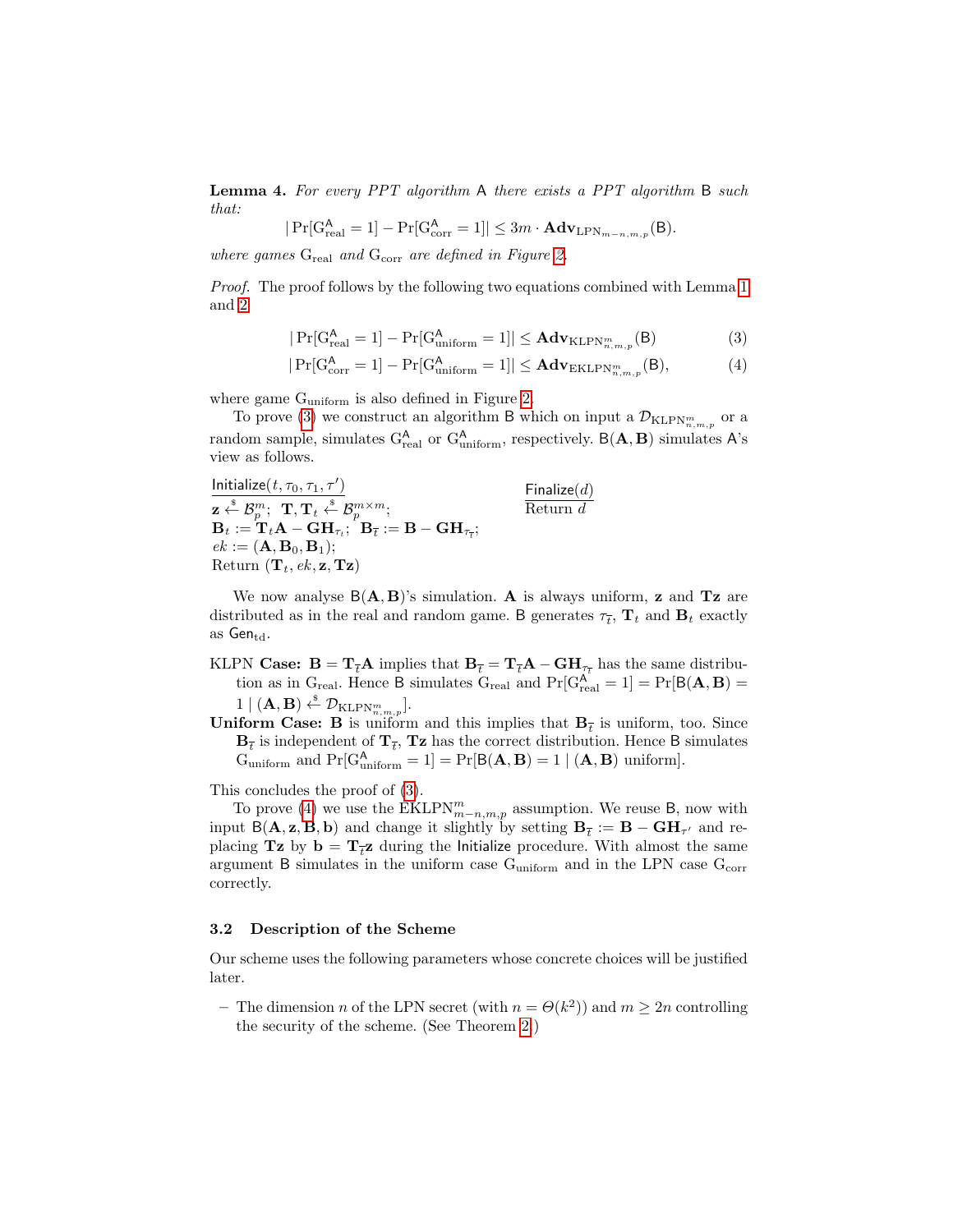- A constant  $0 < c < 1/4$  defining:
	- The Bernoulli parameter  $p = \sqrt{c/m}$ .
	- The bounding parameter  $p = \sqrt{c/m}$ .<br>• The bounding parameter  $\beta = 2\sqrt{cm}$  to check consistency during decryption.
	- A binary linear error-correcting code  $\mathbf{G}: Z_2^n \to Z_2^m$  which corrects up to  $\alpha m$  errors for some  $\alpha$  with  $4c < \alpha < 1$ .
- Further, we use an efficient error correcting code with generator matrix  $\mathbf{G}_2$ :  $\mathcal{M} \to \mathbb{Z}_2^{\ell}$  where the parameter  $\ell \geq m$  is chosen such that the encoding scheme is able to correct at least  $2\ell\sqrt{c}/\sqrt{m} = 2\ell p$  errors (note that **G** must correct a constant fraction of errors, whereas  $G_2$  only needs to correct a square root fraction).

The following three algorithms describe our  $TBE = (Gen, Enc, Dec)$  based on LPN with tag space  $\mathcal{T} = \mathbb{F}_{2^n} \setminus \{0\}$ :

 $Gen(1^k) \rightarrow (sk, pk)$ . The algorithm calls the trapdoor generator  $Gen_{td}(1^n, 0, 0) \rightarrow$  $(T_0, T_1, (A, B_0, B_1))$  and picks  $C \xleftarrow{\$} \mathbb{Z}_2^{\ell \times n}$ . The private and public key is defined as

$$
sk := (0, \mathbf{T}_0) \in \mathbb{Z}_2^n \times \mathbb{Z}_2^{m \times m}, \quad pk := (\mathbf{A}, \mathbf{B}_0, \mathbf{B}_1, \mathbf{C}) \in (\mathbb{Z}_2^{m \times n})^3 \times \mathbb{Z}_2^{\ell \times n}.
$$

(Recall that  $\mathbf{B}_i = \mathbf{T}_i \mathbf{A}$ .)  $Enc(pk, \tau, M) \rightarrow C = (\mathbf{c}, \mathbf{c}_0, \mathbf{c}_1, \mathbf{c}_2)$ . The algorithm picks

$$
\mathbf{e}_1 \stackrel{\hspace{0.1em}\mathsf{\scriptscriptstyle\$}}{\leftarrow} \mathcal{B}_p^m; \ \ \mathbf{e}_2 \stackrel{\hspace{0.1em}\mathsf{\scriptscriptstyle\$}}{\leftarrow} \mathcal{B}_p^\ell; \ \ \mathbf{T}_0', \mathbf{T}_1' \stackrel{\hspace{0.1em}\mathsf{\scriptscriptstyle\$}}{\leftarrow} \mathcal{B}_p^{m \times m} \ \text{and} \ \mathbf{s} \stackrel{\hspace{0.1em}\mathsf{\scriptscriptstyle\$}}{\leftarrow} \mathbb{Z}_2^n
$$

and defines

$$
\begin{aligned}\n\mathbf{c} &:= \mathbf{A}\mathbf{s} + \mathbf{e}_1 & \in \mathbb{Z}_2^m \\
\mathbf{c}_0 &:= (\mathbf{G}\mathbf{H}_{\tau} + \mathbf{B}_0)\mathbf{s} + \mathbf{T}_0'\mathbf{e}_1 & \in \mathbb{Z}_2^m \\
\mathbf{c}_1 &:= (\mathbf{G}\mathbf{H}_{\tau} + \mathbf{B}_1)\mathbf{s} + \mathbf{T}_1'\mathbf{e}_1 & \in \mathbb{Z}_2^m \\
\mathbf{c}_2 &:= \mathbf{C}\mathbf{s} + \mathbf{e}_2 + \mathbf{G}_2(M). & \in \mathbb{Z}_2^\ell\n\end{aligned}
$$

 $\text{Dec}(sk, \tau, C) \to (M \text{ or } \bot)$ . The algorithm parses  $sk = (\tau_0, \mathbf{T}_0)$  and computes

$$
\tilde{\mathbf{c}}_0 := \big(\mathbf{T}_0\;\mathbf{I}\big)\cdot \begin{pmatrix} -\mathbf{c} \\ \mathbf{c}_0 \end{pmatrix} \quad (= \mathbf{G}\mathbf{H}_{\tau-\tau_0}\mathbf{s} + (\mathbf{T}_0'-\mathbf{T}_0)\mathbf{e}_1).
$$

Then it uses the error correction property of **G** to reconstruct  $\mathbf{H}_{\tau-\tau_0}$ **s** (from the error  $(T'_0 - T_0)e_1$ , and further computes  $s = H_{\tau-\tau_0}^{-1}H_{\tau-\tau_0}$ . If

<span id="page-8-0"></span>
$$
\left|\underbrace{\mathbf{c}-\mathbf{A}\mathbf{s}}_{\mathbf{e}_1}\right| \leq \beta \ \land \ \left|\underbrace{\mathbf{c}_0 - (\mathbf{G}\mathbf{H}_{\tau} + \mathbf{B}_0)\mathbf{s}}_{\mathbf{T}_0'\mathbf{e}_1}\right| \leq \frac{\alpha m}{2} \ \land \ \left|\underbrace{\mathbf{c}_1 - (\mathbf{G}\mathbf{H}_{\tau} + \mathbf{B}_1)\mathbf{s}}_{\mathbf{T}_1'\mathbf{e}_1}\right| \leq \frac{\alpha m}{2}
$$
\n(5)

is true, compute  $c_2 - Cs = G_2(M) + e_2$  and reconstruct (using the error correction property of  $\mathbf{G}_2$ ) M and output it, otherwise output  $\perp$ .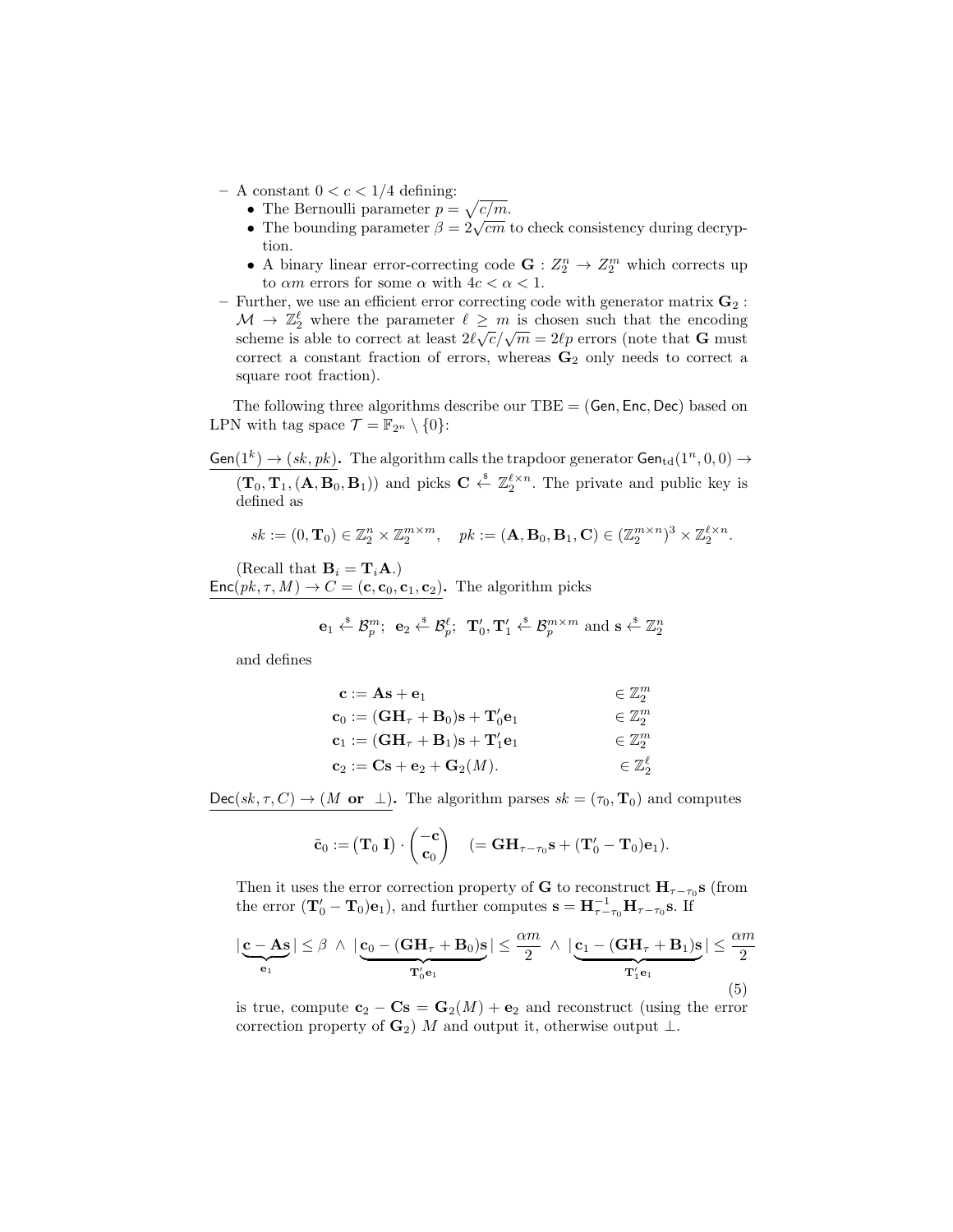<span id="page-9-2"></span>The scheme has a couple of straightforward simplifications which we did not apply in order to facilitate the proof. First,  $\tau_0 = 0$  can be omitted from sk and the description of the scheme. Second, the matrix  $B_1$  can be chosen uniformly. (The latter is shown implicitly in the proof.)

We also remark that that scheme is randomness-recovering and can therefore also be seen as an adaptive tag-based trapdoor function [\[13\]](#page-15-3), where the domain consists of sampling  $({\bf s},{\bf e}_1, {\bf T}_0'{\bf e}_1, {\bf T}_1'{\bf e}_1,{\bf e}_2)$  as in Enc.

A discussion how to transform the TBE scheme into a IND-CCA secure encryption scheme is done in Appendix [A.](#page-16-0)

#### 3.3 Correctness and Equivalence of the Trapdoors

**Theorem 1 (Corectness).** Let  $G$ ,  $G_2$  be the codes given above. Then with overwhelming probability over the choice of the public and secret keys and for all  $\tau \in \mathcal{T}$ ,  $M \in \mathcal{M}$ , Dec(sk,  $\tau$ , C) outputs M with overwhelming probability over  $C \leftarrow \mathsf{Enc}(pk, \tau, M).$ 

*Proof.* We start with showing why the chosen  $\beta = 2\sqrt{cm}$ ,  $p = \sqrt{c/m}$  are suitable for our application. The Chernoff bound [2](#page-3-1) yields:

<span id="page-9-0"></span>
$$
\Pr_{\mathbf{e} \leftarrow^{\$} \mathcal{B}_{p}^{m}}[|\mathbf{e}| > \bigotimes_{n=2pm}^{\beta} ] < e^{-pm/3} = 2^{-\Theta(\sqrt{m})}
$$
(6)

The analysis of our choice of the constants  $4c < \alpha < 1$  is a bit more involved. We start by upper bounding the probability  $p'$  that the inner product  $\mathbf{t}^T\mathbf{e}$  of  $\mathbf{e}$  with a vector  $\mathbf{t} \stackrel{\ast}{\leftarrow} \mathcal{B}_p^m$  is 1, assuming the Hamming weight of **e** is at most  $\beta$ . Note that a necessary condition for  $\mathbf{t}^T \mathbf{e} = 1$  is that  $\mathbf{t}[i] = 1$  for at least one of the *i*'s where  $e[i] = 1$ . We use this in the second step below, the third step follows by the union bound

$$
p' = \Pr_{\mathbf{t}}[\mathbf{t}^T \mathbf{e} = 1 | |\mathbf{e}| \le \beta] \le \Pr_{\mathbf{t}}[\exists i : (\mathbf{e}[i] = 1) \land (\mathbf{t}[i] = 1) | |\mathbf{e}| \le \beta] \le \beta p = 2c
$$

Let  $\mathbf{T} \stackrel{\hspace{0.1em}\mathsf{\scriptscriptstyle\$}}{\leftarrow} \mathcal{B}_p^{m \times m}$ . By the Chernoff bound [\(1\)](#page-3-2) we have with  $\delta = \alpha/(2p') - 1$  (note that  $p' \leq 2c < \alpha/2$ 

$$
\Pr_{\mathbf{T}}\left[|\mathbf{Te}| > \frac{\alpha}{2}m \mid |\mathbf{e}| \le \beta\right] = \Pr_{\mathbf{T}}\left[|\mathbf{Te}| > (1+\delta)p'm||\mathbf{e}| \le \beta\right] < e^{-\frac{\min(\delta,\delta^2)}{3}p'm}.\tag{7}
$$

Now  $\delta p' = \alpha/2 - p' \ge \alpha/2 - 2c > 0$  and  $\delta = \alpha/(2p') - 1 \ge \alpha/(4c) - 1 > 0$  are lower bounded by constants and therefore

$$
\Pr_{\mathbf{T}}\left[|\mathbf{T}\mathbf{e}| > \frac{\alpha}{2}m \mid |\mathbf{e}| \le \beta\right] < e^{-\frac{\min(\delta,\delta^2)}{3}p'm} = 2^{-\Theta(m)}.
$$
\n(8)

<span id="page-9-1"></span>As C is a properly generated ciphertext

$$
|\mathbf{e}_1| \leq \beta \ \wedge \ |\mathbf{T}_0 \mathbf{e}_1| \leq \frac{\alpha m}{2} \ \wedge \ |\mathbf{T}_1 \mathbf{e}_1| \leq \frac{\alpha m}{2}
$$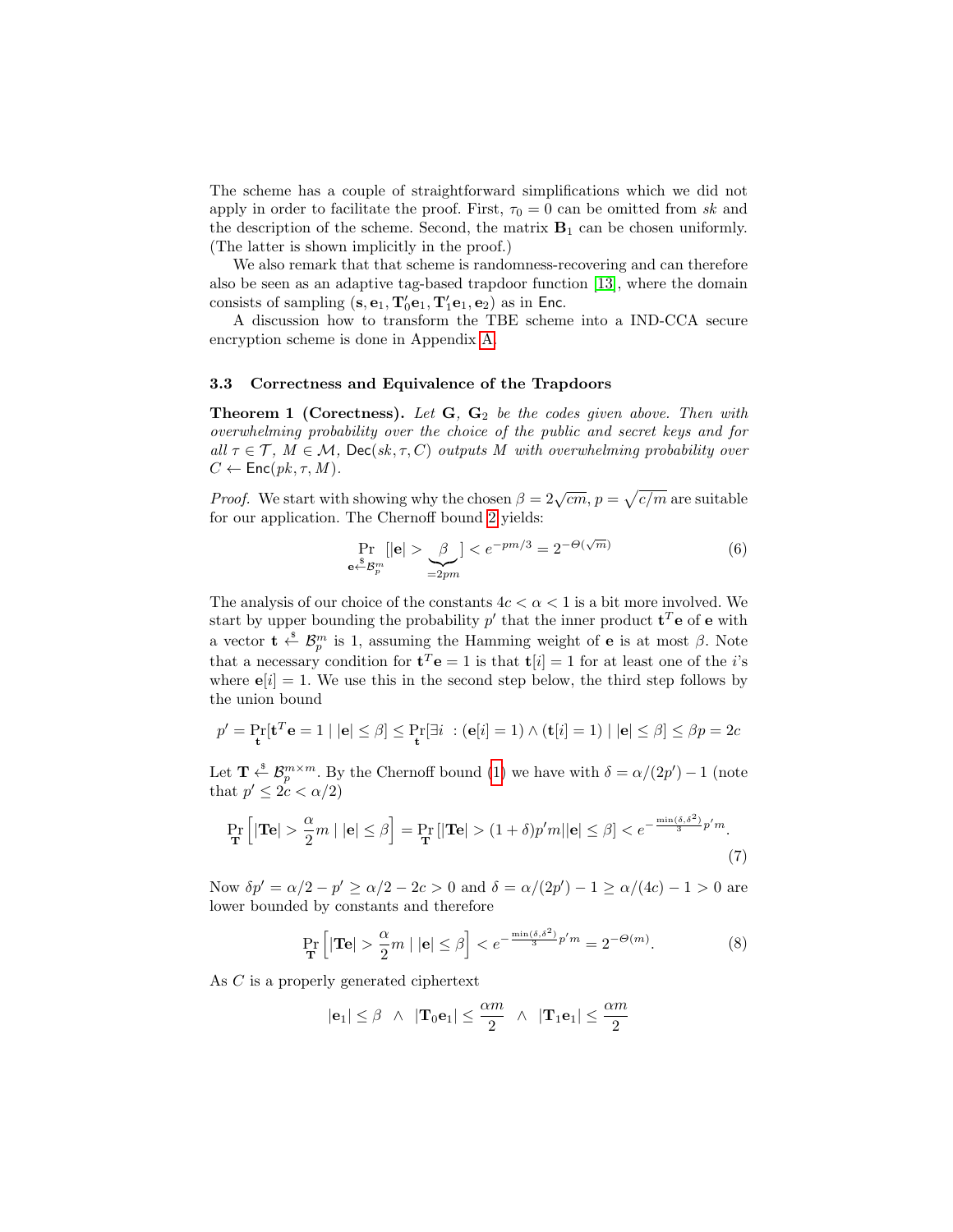holds with overwhelming probability  $1 - 2^{-\Theta(\sqrt{m})}$  by [\(6\)](#page-9-0) and [\(8\)](#page-9-1), assume this is the case. Then by the error correction property of the code G we decode the correct s from  $\tilde{\mathbf{c}}_0 := \mathbf{G}\mathbf{H}_{\tau-\tau_0}\mathbf{s} + (\mathbf{T}'_0 - \mathbf{T}_0)\mathbf{e}_1$  since the error term satisfies  $|({\bf T}'_0-{\bf T}_0){\bf e}_1|\leq \alpha m.$  Moreover, the consistency check [5](#page-8-0) will pass.

It remains to show that the correct message  $M$  is reconstructed. We use  $\mathbf{G}_2$  to derive M from  $c_2-Cs = e_2+G_2(M)$ , which gives the correct M if the Hamming weight of  $\mathbf{e}_2 \stackrel{\text{d}}{\leftarrow} \mathcal{B}_p^{\ell}$  lies within the  $2\ell\sqrt{c}/\sqrt{m} = 2\ell p$  bits error correction capacity of  $\mathbf{G}_2$ . Using the Chernoff bound [2](#page-3-1) we can upper bound the probability of this not being the case (the last step uses  $\ell \geq m$ , which we assumed is the case)

$$
\Pr_{\mathbf{e}_2}[|\mathbf{e}_2| > 2\ell p] < e^{-\ell p/3} = e^{-\ell \sqrt{c}/3\sqrt{m}} = 2^{-\Omega(\sqrt{m})}
$$

The next lemma will be central in our security proof. It states that the output distribution of a decryption oracle is basically independent of which of two possible secret keys the oracle uses to decrypt.

<span id="page-10-0"></span>**Lemma 5.** Let Dec0 = Dec and let Dec1 be defined like Dec, except that  $c_1$ instead of  $c_0$  is used to reconstruct s. Then, with overwhelming probability over the choice of the public and secret keys, Dec0 and Dec1 have the same output distribution: Let  $(\mathbf{T}_0, \mathbf{T}_1, (\mathbf{A}, \mathbf{B}_0, \mathbf{B}_1)) \leftarrow \mathsf{Gen}_{td}(1^n, \tau_0, \tau_1), \, sk_0 = (\tau_0, \mathbf{T}_0), \, sk_1 =$  $(\tau_1, \mathbf{T}_1)$  and  $pk := (\mathbf{A}, \mathbf{B}_0, \mathbf{B}_1, \mathbf{C})$  with  $\mathbf{C} \stackrel{\hspace{0.1em}\mathsf{\scriptscriptstyle\$}}{\leftarrow} \mathbb{Z}_2^{\ell \times n}$ . Then

$$
\Pr_{pk, sk_0, sk_1} [\forall \tau_0, \tau_1, \tau \notin \{\tau_0, \tau_1\}, C : (\text{DecO}(sk_0, \tau, C) = \text{Dec1}(sk_1, \tau, C)] \ge 1 - 2^{-\Theta(m)}
$$

*Proof.* If  $M = \text{DecO}(sk_0, \tau, C = (\mathbf{c}, \mathbf{c}_0, \mathbf{c}_1, \mathbf{c}_2))$ , then by the consistency check [\(5\)](#page-8-0) of  $Dec = Dec0$  we reconstruct some s where

$$
\mathbf{e} := \mathbf{c} - \mathbf{A}\mathbf{s} \text{ with } |\mathbf{e}| \le \beta
$$
  

$$
\wedge \quad \mathbf{t}_0 := \mathbf{c}_0 - (\mathbf{G}\mathbf{H}_{\tau} + \mathbf{B}_0)\mathbf{s} \text{ with } |\mathbf{t}_0| \le \alpha m/2
$$
  

$$
\wedge \quad \mathbf{t}_1 := \mathbf{c}_1 - (\mathbf{G}\mathbf{H}_{\tau} + \mathbf{B}_1)\mathbf{s} \text{ with } |\mathbf{t}_1| \le \alpha m/2
$$

Using the above notation, the computation of  $\text{Dec1}(sk_1, \tau, C)$  can be expressed as

$$
\tilde{\mathbf{c}}_1:=\mathbf{c}_1-\mathbf{T}_1\mathbf{c}=(\mathbf{G}\mathbf{H}_{\tau}+\mathbf{B}_1)\mathbf{s}+\mathbf{t}_1-\mathbf{T}_1\mathbf{A}\mathbf{s}-\mathbf{T}_1\mathbf{e}=\mathbf{G}\mathbf{H}_{\tau-\tau_1}\mathbf{s}+\mathbf{t}_1-\mathbf{T}_1\mathbf{e}.
$$

Dec1(sk<sub>1</sub>,  $\tau$ , C) reconstructs the same s if the error term  $|\mathbf{t}_1 - \mathbf{T}_1 \mathbf{e}|$  is at most  $\leq \alpha m$ . We already know that  $|\mathbf{t}_1| \leq \alpha m/2$ . Thus, by the triangle inequality it is sufficient to show  $|\mathbf{T}_1\mathbf{e}| \le \alpha m/2$  to guarantee the correct decoding of s. By [\(8\)](#page-9-1), the probability that this is the case when we chose some **e** satisfying  $|e| = \beta'$ (for any  $\beta' \leq \beta$ ) at *random*, is

$$
\Pr_{\mathbf{e},|\mathbf{e}|=\beta',\mathbf{T}_1} \left[|\mathbf{T}_1\mathbf{e}| \le \alpha m/2\right] \ge 1 - 2^{-\Theta(m)},
$$

We need the above to hold fore every small **e**, not just a randomly chosen one. Taking the union bound over all  $2^{\log(m)O(\sqrt{m})}$  possible  $\mathbf{e} \in \mathbb{Z}_2^m$  satisfying  $|\mathbf{e}| \leq$ Taking the union bound over an  $2 \sqrt{m}$ <br> $\beta = 2\sqrt{cm} = \Theta(\sqrt{m})$  we further get

$$
\Pr_{\mathbf{T}_1} \left[ \forall \mathbf{e}, |\mathbf{e}| \le \beta : ||\mathbf{T}_1 \mathbf{e}| \le \alpha m/2 \right] \ge 1 - 2^{-\Theta(m) + \log(m)O(\sqrt{m})} = 1 - 2^{-\Theta(m)}
$$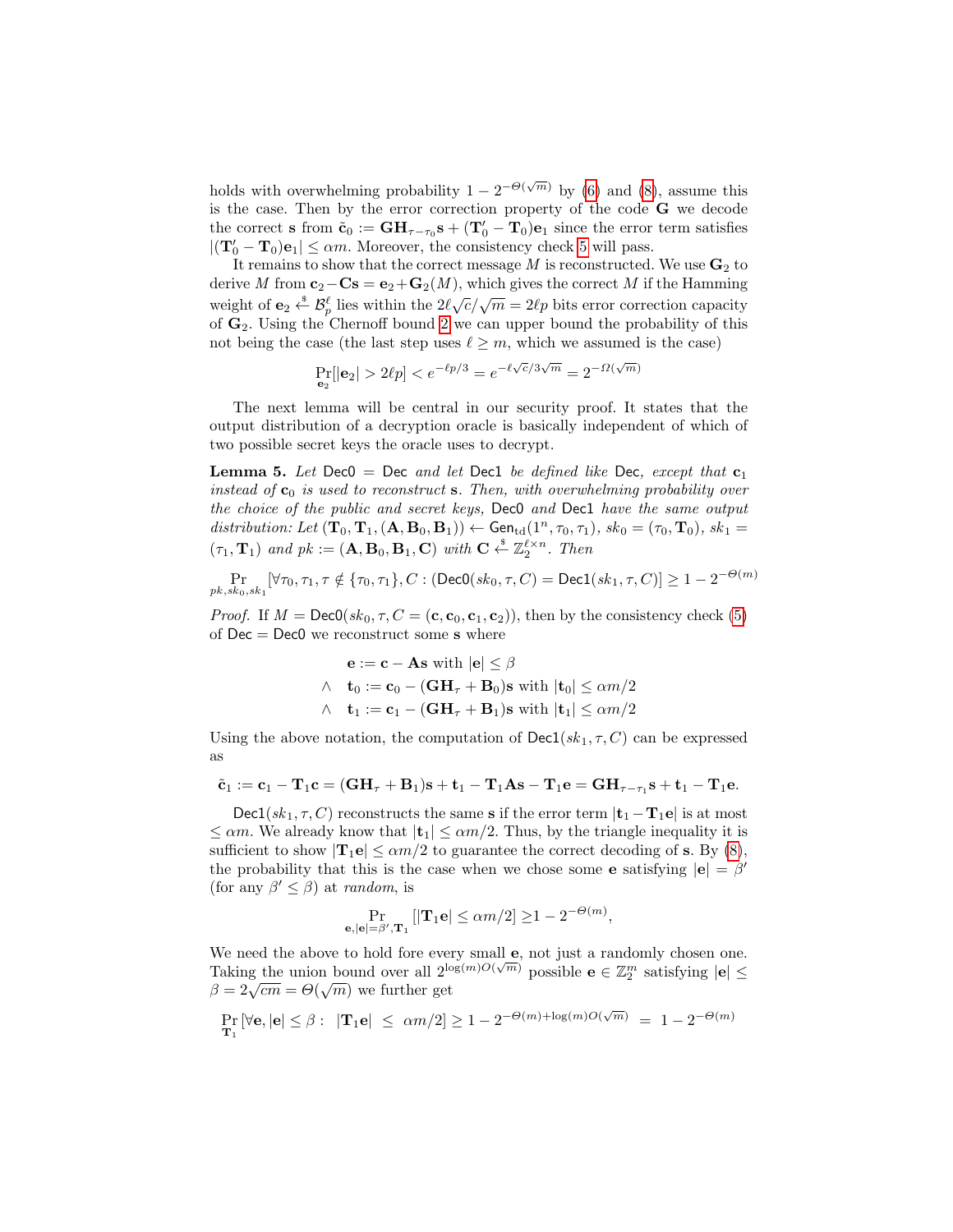This shows that with overwhelming probability over the choice of  $T_1$  the same s, and thus also the same message M is computed by  $\mathsf{Dec1}(sk_1, \tau, C)$ . The proof that whenever Dec1 outputs some  $M \neq \perp$ , then Dec0 must output the same M (with overwhelming probability over the choice of  $\mathbf{T}_0$ ) is symmetric.

## 3.4 Proof of Security

<span id="page-11-0"></span>Theorem 2 (CCA Security). If the LPN assumption holds, TBE from Section [3.2](#page-7-1) is secure against selective-tag weak CCA adversaries. In particular, for every PPT algorithm A there exist PPT algorithms B and C with roughly the same running time, such that:

 $\mathbf{Adv}_{\mathrm{TBE}}(\mathsf{A}) \leq 6m \cdot \mathbf{Adv}_{\mathrm{LPN}_{m-n,m,p}}(\mathsf{B}) + \mathbf{Adv}_{\mathrm{LPN}_{n,m+\ell,p}}(\mathsf{C}) + \mathrm{negl}(n).$ 

Proof. Let A be an adversary attacking TBE. The games used in the proof are given in Figure [3,](#page-11-1) where  $G_1$  is the same as the original TBE security game from Figure [1.](#page-5-0)



<span id="page-11-1"></span>Fig. 3. The different procedures of the games 1 to 5.  $G_1$  is exactly the same as  $G_{\text{TBE}}$ , where the message-independent part of a Challenge query is already pre-computed in Initialize.

<span id="page-11-2"></span>From  $G_1$  to  $G_2$  we switch the hidden trapdoor tag of trapdoor  $T_1$  from 0 to  $\tau^*$ .

Lemma 6. There exists a PPT algorithm B such that

$$
|\Pr[G_1^{\mathsf{A}} = 1] - \Pr[G_2^{\mathsf{A}} = 1]| \leq |\Pr[G_{\text{real}}^{\mathsf{B}} = 1] - \Pr[G_{\text{corr}}^{\mathsf{B}} = 1]|
$$
  
 $\leq 3m \cdot \mathbf{Adv}_{\text{LPN}_{m-n,m,p}}(\mathsf{B}),$ 

where games  $G_{real}$  and  $G_{corr}$  are defined in Figure [2.](#page-6-1).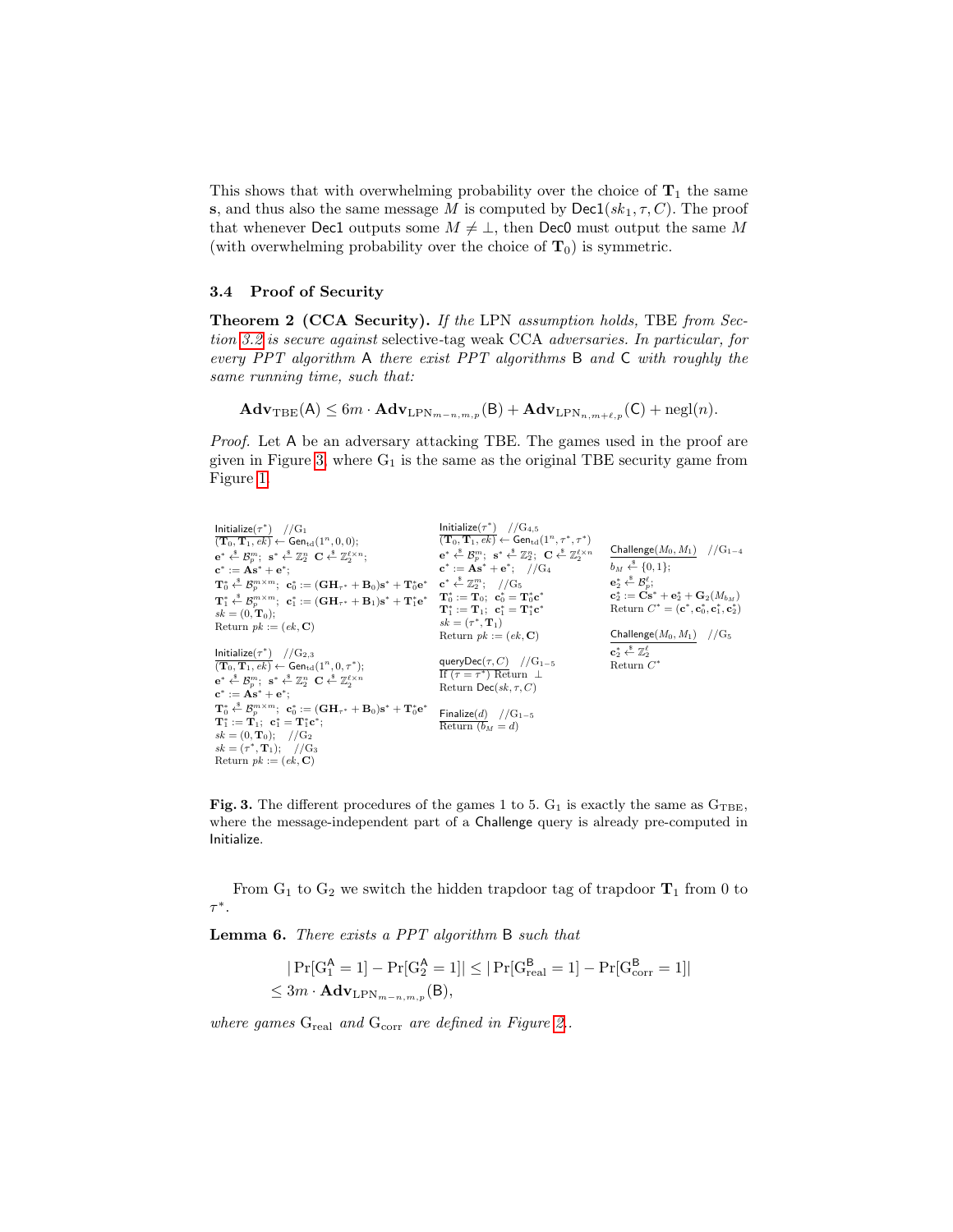*Proof.* We describe algorithm B who simulates  $G_1$  in  $G_{real}$  or  $G_2$  in  $G_{corr}$ .

Initialize $(\tau^*)$  $\overline{(\mathit{ek}, \mathbf{T}_0, \mathbf{e}^*, \mathbf{T}_1^* \mathbf{e}^*)} \leftarrow \mathsf{Initialize}(0,0,0,\tau^*) ;$  $\mathbf{C} \overset{\hspace{0.1em}\mathsf{\scriptscriptstyle\$}}{\leftarrow} \mathbb{Z}_2^{\ell \times n}; \ \ \mathbf{s}^* \overset{\hspace{0.1em}\mathsf{\scriptscriptstyle\$}}{\leftarrow} \mathbb{Z}_2^n;$  $\mathbf{c}^* := \bar{\mathbf{A}} \mathbf{s}^* + \mathbf{e}^*;$  ${\bf T}^\ast_0 \stackrel{\hspace{0.1em}\mathsf{\scriptscriptstyle\$}}{\leftarrow} \mathcal{B}_p^{m \times m};$  ${\bf c}^*_0:= (\dot{\bf G}{\bf H}_{\tau^*}+{\bf B}_0){\bf s}^*+{\bf T}^*_0{\bf e}^*;$  ${\bf c}_1^*:=({\bf G}{\bf H}_{\tau^*}+{\bf B}_1){\bf s}^*+{\bf T}_1^*{\bf e}^*;$ Return  $pk := (ek, \mathbf{C})$ queryDec( $\tau$ , C) If  $(\tau = \tau^*)$  Return  $\perp$ Return Dec( $sk = (0, T_0), \tau, C$ )  $\mathsf{Challenge}(M_0, M_1)$  $b_M \stackrel{\hspace{0.1em}\mathsf{\scriptscriptstyle\$}}{\leftarrow} \{0,1\};$  $\mathbf{e}_2^* \overset{\hspace{0.1em}\mathsf{\scriptscriptstyle\$}}{\leftarrow} \mathcal{B}^{\ell}_{p};$  ${\bf c}^*_2 := \dot{{\bf C}}{\bf s}^* + {\bf e}^*_2 + {\bf G}_2(M_{b_M})$ Return  $C^*$ Finalize $(d)$ Finalize $(\overline{b_M} = d)$ 

The definition of G<sub>real</sub> and G<sub>corr</sub> imply the correctness of the output of Initialize. e<sup>\*</sup> and T<sup>\*</sup><sub>1</sub>e<sup>\*</sup> have the correct distribution, too. Hence B simulates  $G_1$  in  $G_{real}$  or  $G_2$  in  $G_{corr}$ . The Lemma follows using Lemma [4.](#page-6-0)

In a next lemma we show that the adversary isn't able to distinguish whether the simulator uses the trapdoor  $T_0$  or  $T_1$  to answer decryption queries. To show this lemma, we use equivalence of the trapdoors shown in Lemma [5.](#page-10-0)

**Lemma 7.**  $|\Pr[\mathbf{G}_2^{\mathsf{A}} = 1] - \Pr[\mathbf{G}_3^{\mathsf{A}} = 1]| \leq \text{negl}(n)$ .

Proof. We have to prove that an adversary can't figure out which trapdoor is used to answer decryption queries. Otherwise he is able to distinguish  $G_2$  from G3. Lemma [5](#page-10-0) already shows that Dec has the same output for two different trapdoors with overwhelming probability, if the tags related to the trapdoors are not queried. In our case,  $\tau_0$  and  $\tau_1$  are either 0 or  $\tau^*$ . The adversary is not allowed to query  $0 \notin \mathcal{T}$  and  $\tau^*$ . Hence he has only a negligible chance to distinguish  $G_2$  and  $G_3$ 

From  $G_3$  to  $G_4$  we switch the hidden trapdoor tag of trapdoor  $T_0$  from 0 to τ ∗ . Its proof is analogue to the one of Lemma [6](#page-11-2) and therefore omitted.

Lemma 8. There exists a PPT algorithm B such that

$$
|\Pr[G_3^{\mathsf{A}} = 1] - \Pr[G_4^{\mathsf{A}} = 1]| \leq |\Pr[G_{\text{real}}^{\mathsf{B}} = 1] - \Pr[G_{\text{corr}}^{\mathsf{B}} = 1]|
$$
  
 $\leq 3m \cdot \mathbf{Adv}_{\text{LPN}_{m-n,m,p}}(\mathsf{B}),$ 

where games  $G_{real}$  and  $G_{corr}$  are defined in Figure [2.](#page-6-1)

In game G5, the last game, we make the challenge ciphertext independent of the plaintexts  $M_0$  and  $M_1$ .

Lemma 9. There exists a PPT algorithm C such that

$$
|\Pr[\mathrm{G}_4^\mathsf{A}=1]-\Pr[\mathrm{G}_5^\mathsf{A}=1]| \leq \mathbf{Adv}_{\mathrm{LPN}_{n,m+\ell,p}}(\mathsf{C})
$$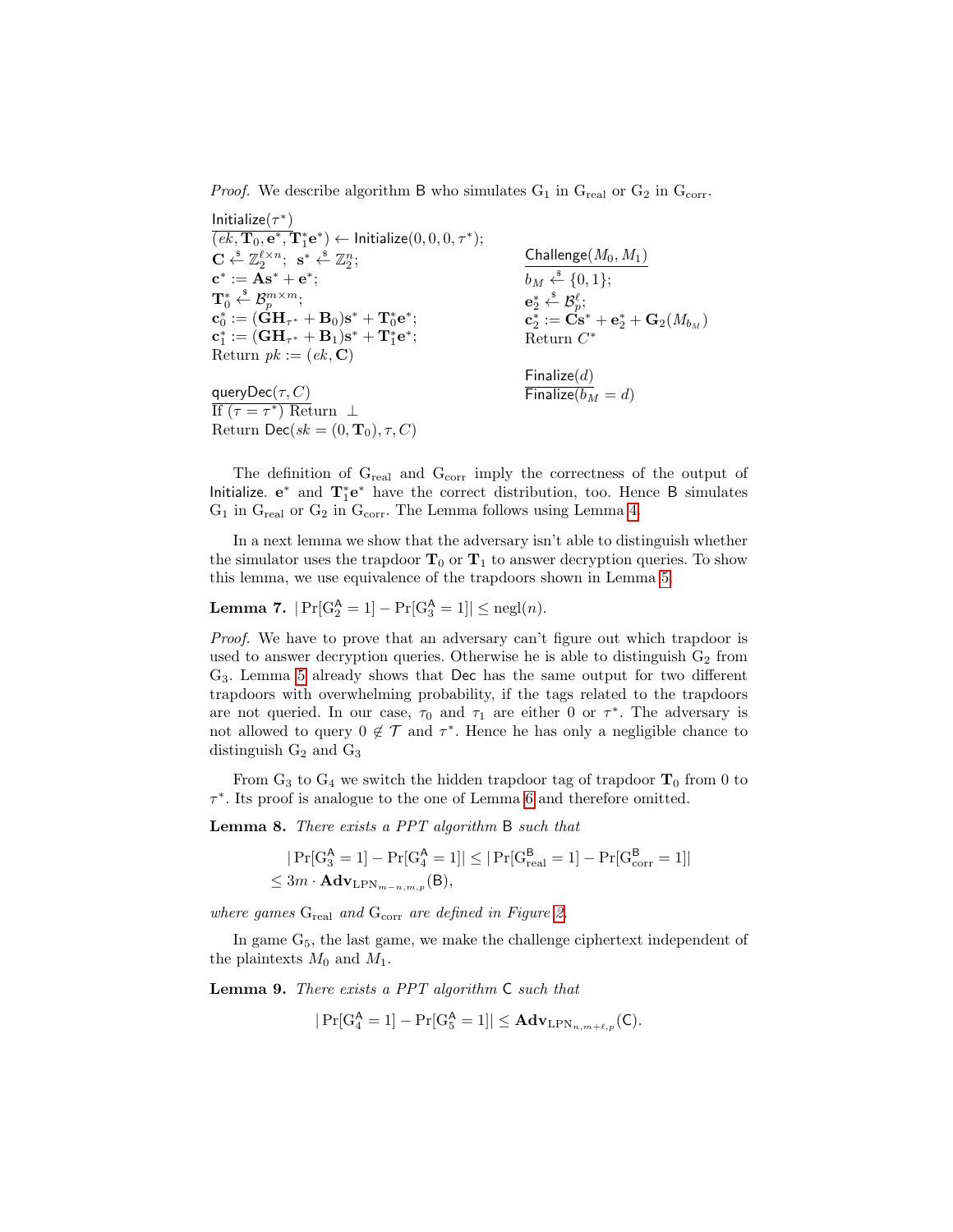*Proof.* We give a description of  $C$  and show, that he simulates  $G_4$  and  $G_5$  correctly. C receives a LPN challenge  $(A, C), (b_A, b_C)$  where  $(b_A, b_C) = (As +$  $\mathbf{e}_1, \mathbf{C}\mathbf{s} + \mathbf{e}_2$  or uniform.

Initialize $(\tau^*)$  ${\bf T}_0, {\bf T}_1 \overset{\hspace{0.1em}\mathsf{\scriptscriptstyle\$}}{\leftarrow} \mathcal{B}_p^{m \times m};$  $\mathbf{B}_0 := \mathbf{T}_0\mathbf{A} - \mathbf{G}\mathbf{H}_{\tau^*};$  $\mathbf{B}_1 := \mathbf{T}_1\mathbf{A} - \mathbf{G}\mathbf{H}_{\tau^*};$  $\mathbf{c}^* := \mathbf{b}_\mathbf{A};$  ${\bf T}^*_0:={\bf T}_0;\ \ {\bf c}^*_0:={\bf T}^*_0{\bf b_A};$  ${\bf T}_1^* := {\bf T}_1; ~~ {\bf c}_1^* := {\bf T}_1^* {\bf b_A};$ Return  $pk := (\mathbf{A}, \mathbf{B}_0, \mathbf{B}_1, \mathbf{C})$ queryDec( $\tau$ , C) If  $(\tau = \tau^*)$  Return  $\perp$ Return Dec( $(\tau^*, \mathbf{T}_1), \tau, C$ )  $\mathsf{Challenge}(M_0, M_1)$  $b_M \stackrel{\hspace{0.1em}\mathsf{\scriptscriptstyle\$}}{\leftarrow} \{0,1\};$  $\mathbf{c}_2 := \mathbf{b_C} + \mathbf{G}_2(M_{b_M})$ Return  $C^*$ Finalize $(d)$ Finalize $(b_M = d)$ 

Now we analyse if  $C$  simulates correctly. First note that  $A$  and  $C$  are uniformly distributed, as required.

LPN Case:  $\mathbf{b}_A = \mathbf{A}\mathbf{s} + \mathbf{e}_1$  and  $\mathbf{b}_C = \mathbf{C}\mathbf{s} + \mathbf{e}_2$ . To show that  $G_4$  is simulated correctly, we have to show, that the distribution of  $c^*$  is correct. We implicitly set  $s^* = s$ ,  $e_1^* = e_1$  and  $e_2^* = e_2$ .

 $\mathbf{c}^* := \mathbf{b}_\mathbf{A} = \mathbf{A}\mathbf{s}^* + \mathbf{e}_1^*$  ${\bf c}^*_0:={\bf T}^*_0{\bf b}_{\bf A}=({\bf G}{\bf H}_{\tau^*}-{\bf G}{\bf H}_{\tau^*}+{\bf T}^*_0{\bf A}){\bf s}^*+{\bf T}^*_0{\bf e}^*_1=({\bf G}{\bf H}_{\tau^*}+{\bf B}_0){\bf s}^*+{\bf T}^*_0{\bf e}^*_1$  ${\bf c}^*_1:={\bf T}^*_1{\bf b_A}=({\bf G}{\bf H}_{\tau^*}+{\bf B}_1){\bf s}^*+{\bf T}^*_1{\bf e}^*_1$  ${\bf c}^*_2 := {\bf b_C} + {\bf G}_2(M_{b_M}) = {\bf C}{\bf s}^* + {\bf e}^*_2 + {\bf G}_2(M_{b_M}).$ 

Uniform Case:  $c_2^*$  is independent of  $M_{b_M}$  since  $\mathbf{b_C}$  is uniformly distributed and hence  $\mathbf{b_C} + \mathbf{G}_2(M_{b_M})$  is uniform, too. In this case, C simulates  $G_5$ .

In G5, the challenge ciphertext is independent of the message and hence from the challenge bit  $b_M$ . The best, an adversary can do now, is to guess  $b_M$  and output the guess.

<span id="page-13-0"></span>**Lemma 10.**  $Pr[G_5^{\mathsf{A}} = 1] = Pr[G_5^{\mathsf{A}} = 0] = \frac{1}{2}$ .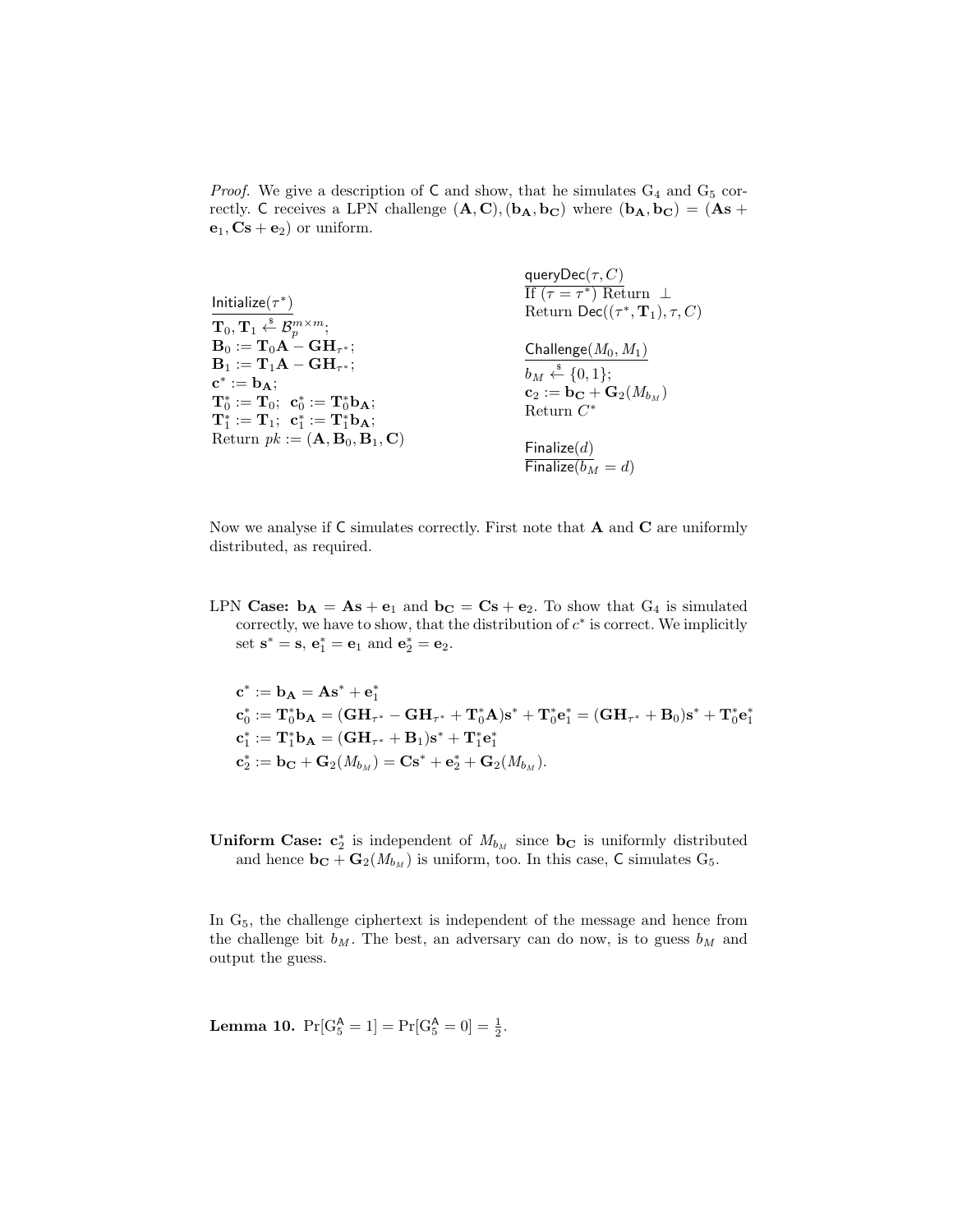Combining the Lemmas [6–](#page-11-2)[10](#page-13-0) concludes the theorem:

$$
\mathbf{Adv}_{\text{TBE}}(A) = \left| \Pr[G_{\text{TBE}}^{A} = 1] - \frac{1}{2} \right|
$$
\n
$$
\leq \left| \Pr[G_{2}^{A} = 1] + 3m \cdot \mathbf{Adv}_{\text{LPN}_{m-n,m,p}}(B) - \frac{1}{2} \right|
$$
\n
$$
\leq \left| \Pr[G_{3}^{A} = 1] + \text{negl}(n) + 3m \cdot \mathbf{Adv}_{\text{LPN}_{m-n,m,p}}(B) - \frac{1}{2} \right|
$$
\n
$$
\leq \left| \Pr[G_{4}^{A} = 1] + \text{negl}(n) + 6m \cdot \mathbf{Adv}_{\text{LPN}_{m-n,m,p}}(B) - \frac{1}{2} \right|
$$
\n
$$
\leq \left| \Pr[G_{5}^{A} = 1] + \mathbf{Adv}_{\text{LPN}_{n,m+\ell,p}}(C) + \text{negl}(n) + 6m \cdot \mathbf{Adv}_{\text{LPN}_{m-n,m,p}}(B) - \frac{1}{2} \right|
$$
\n
$$
\leq 6m \cdot \mathbf{Adv}_{\text{LPN}_{m-n,m,p}}(B) + \mathbf{Adv}_{\text{LPN}_{n,m+\ell,p}}(C) + \text{negl}(n).
$$

# References

- <span id="page-14-0"></span>1. Henri Gilbert, Matthew J. B. Robshaw, and Yannick Seurin. How to encrypt with the LPN problem. In Luca Aceto, Ivan Damgård, Leslie Ann Goldberg, Magnús M. Halldórsson, Anna Ingólfsdóttir, and Igor Walukiewicz, editors, ICALP 2008: 35th International Colloquium on Automata, Languages and Programming, Part II, volume 5126 of Lecture Notes in Computer Science, pages 679–690. Springer, July 2008. [1](#page-0-0)
- <span id="page-14-1"></span>2. Nicholas J. Hopper and Manuel Blum. Secure human identification protocols. In Colin Boyd, editor, Advances in Cryptology – ASIACRYPT 2001, volume 2248 of Lecture Notes in Computer Science, pages 52–66. Springer, December 2001. [1](#page-0-0)
- <span id="page-14-2"></span>3. Jonathan Katz, Ji Sun Shin, and Adam Smith. Parallel and concurrent security of the HB and HB+ protocols. Journal of Cryptology, 23(3):402–421, July 2010. [1](#page-0-0)
- <span id="page-14-3"></span>4. Eike Kiltz, Krzysztof Pietrzak, David Cash, Abhishek Jain, and Daniele Venturi. Efficient authentication from hard learning problems. In Kenneth G. Paterson, editor, Advances in Cryptology – EUROCRYPT 2011, volume 6632 of Lecture Notes in Computer Science, pages 7–26. Springer, May 2011. [1](#page-0-0)
- <span id="page-14-4"></span>5. Michael Alekhnovich. More on average case vs approximation complexity. In  $\frac{4}{4}$ Annual Symposium on Foundations of Computer Science, pages 298–307. IEEE Computer Society Press, October 2003. [1](#page-0-0)
- <span id="page-14-5"></span>6. Avrim Blum, Adam Kalai, and Hal Wasserman. Noise-tolerant learning, the parity problem, and the statistical query model. In 32nd Annual ACM Symposium on Theory of Computing, pages 435–440. ACM Press, May 2000. [2](#page-1-2)
- <span id="page-14-6"></span>7. Ivan Damgård and Sunoo Park. Is public-key encryption based on lpn practical? Cryptology ePrint Archive, Report 2012/699, 2012. <http://eprint.iacr.org/>. [2](#page-1-2)
- <span id="page-14-7"></span>8. Nico Döttling, Jörn Müller-Quade, and Anderson CA Nascimento. Ind-cca secure cryptography based on a variant of the lpn problem. In Advances in Cryptology– ASIACRYPT 2012, volume 7658, pages 485–503. Springer, 2012. [2,](#page-1-2) [3,](#page-2-0) [17](#page-16-1)
- <span id="page-14-8"></span>9. Daniele Micciancio and Chris Peikert. Trapdoors for lattices: Simpler, tighter, faster, smaller. In David Pointcheval and Thomas Johansson, editors, Advances in Cryptology – EUROCRYPT 2012, volume 7237 of Lecture Notes in Computer Science, pages 700–718. Springer, April 2012. [2,](#page-1-2) [3,](#page-2-0) [7](#page-6-2)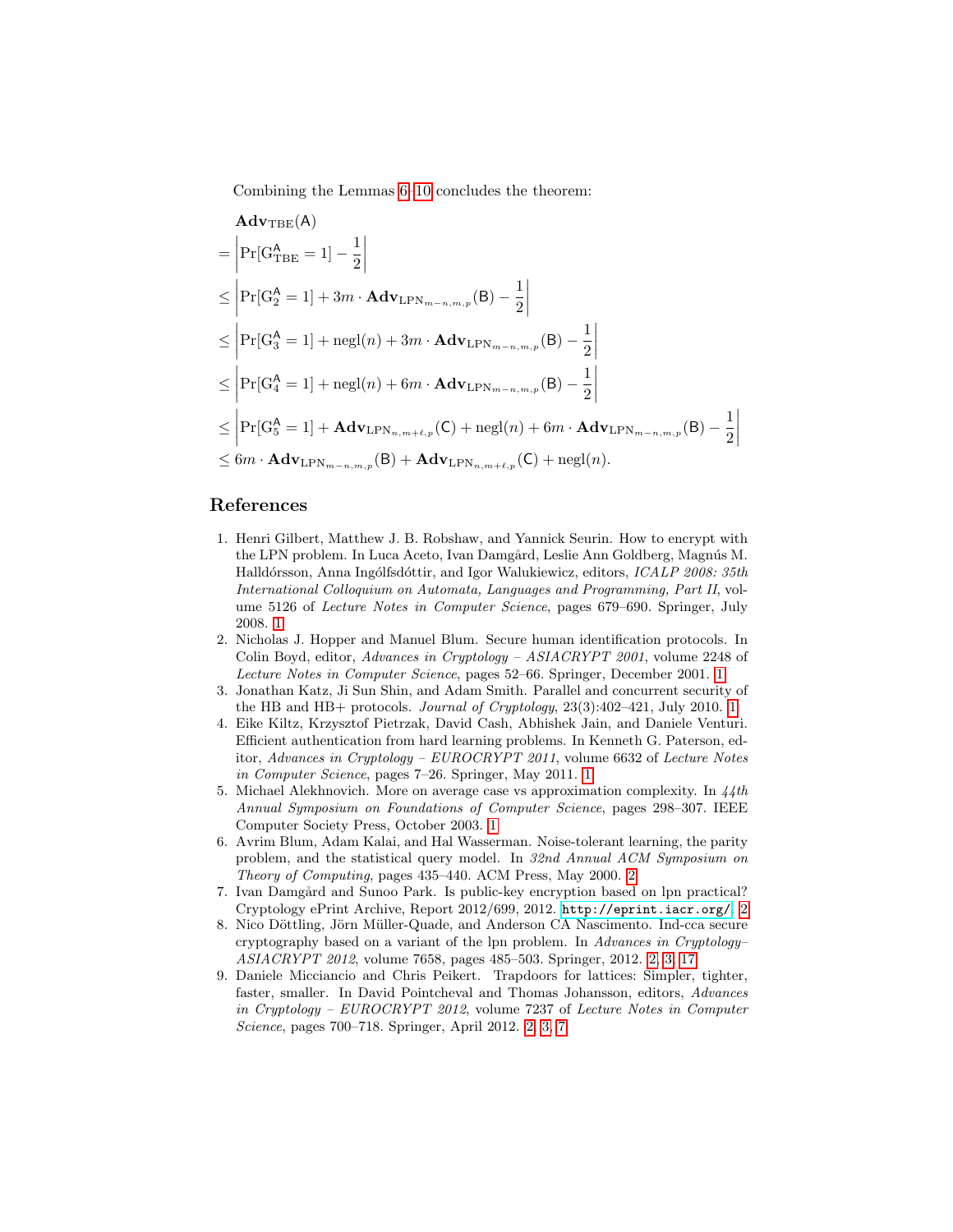- <span id="page-15-0"></span>10. Kaoru Kurosawa and Yvo Desmedt. A new paradigm of hybrid encryption scheme. In Matthew Franklin, editor, Advances in Cryptology – CRYPTO 2004, volume 3152 of Lecture Notes in Computer Science, pages 426–442. Springer, August 2004. [2](#page-1-2)
- <span id="page-15-1"></span>11. Dennis Hofheinz and Eike Kiltz. Secure hybrid encryption from weakened key encapsulation. In Alfred Menezes, editor,  $Advances$  in Cryptology – CRYPTO 2007, volume 4622 of Lecture Notes in Computer Science, pages 553–571. Springer, August 2007. [2](#page-1-2)
- <span id="page-15-2"></span>12. Shweta Agrawal, Dan Boneh, and Xavier Boyen. Efficient lattice (H)IBE in the standard model. In Henri Gilbert, editor, Advances in Cryptology – EURO-CRYPT 2010, volume 6110 of Lecture Notes in Computer Science, pages 553–572. Springer, May 2010. [2,](#page-1-2) [6](#page-5-2)
- <span id="page-15-3"></span>13. Eike Kiltz, Payman Mohassel, and Adam O'Neill. Adaptive trapdoor functions and chosen-ciphertext security. In Henri Gilbert, editor, Advances in Cryptology – EUROCRYPT 2010, volume 6110 of Lecture Notes in Computer Science, pages 673–692. Springer, May 2010. [3,](#page-2-0) [10](#page-9-2)
- <span id="page-15-4"></span>14. Daniele Micciancio and Petros Mol. Pseudorandom knapsacks and the sample complexity of LWE search-to-decision reductions. In Phillip Rogaway, editor, Advances in Cryptology – CRYPTO 2011, volume 6841 of Lecture Notes in Computer Science, pages 465–484. Springer, August 2011. [4](#page-3-3)
- <span id="page-15-5"></span>15. Jacob Alperin-Sheriff and Chris Peikert. Circular and KDM security for identitybased encryption. In Marc Fischlin, Johannes Buchmann, and Mark Manulis, editors, PKC 2012: 15th International Workshop on Theory and Practice in Public Key Cryptography, volume 7293 of Lecture Notes in Computer Science, pages 334– 352. Springer, May 2012. [5](#page-4-1)
- <span id="page-15-6"></span>16. Jørn Justesen. Class of constructive asymptotically good algebraic codes. Information Theory, IEEE Transactions on, 18(5):652–656, 1972. [5](#page-4-1)
- <span id="page-15-7"></span>17. Mihir Bellare and Phillip Rogaway. The security of triple encryption and a framework for code-based game-playing proofs. In Serge Vaudenay, editor, Advances in Cryptology – EUROCRYPT 2006, volume 4004 of Lecture Notes in Computer Science, pages 409–426. Springer, May / June 2006. [5](#page-4-1)
- <span id="page-15-8"></span>18. Eike Kiltz. Chosen-ciphertext security from tag-based encryption. In Shai Halevi and Tal Rabin, editors, TCC 2006: 3rd Theory of Cryptography Conference, volume 3876 of Lecture Notes in Computer Science, pages 581–600. Springer, March 2006. [6](#page-5-2)
- <span id="page-15-9"></span>19. Ronald Cramer and Ivan Damgård. On the amortized complexity of zeroknowledge protocols. In Shai Halevi, editor, Advances in Cryptology – CRYPTO 2009, volume 5677 of Lecture Notes in Computer Science, pages 177–191. Springer, August 2009. [6](#page-5-2)
- <span id="page-15-10"></span>20. Dan Boneh, Ran Canetti, Shai Halevi, and Jonathan Katz. Chosen-ciphertext security from identity-based encryption. SIAM Journal on Computing, 36(5):1301– 1328, 2007. [17](#page-16-1)
- <span id="page-15-11"></span>21. Dan Boneh and Jonathan Katz. Improved efficiency for CCA-secure cryptosystems built using identity-based encryption. In Alfred Menezes, editor, Topics in Cryptology – CT-RSA 2005, volume 3376 of Lecture Notes in Computer Science, pages 87–103. Springer, February 2005. [17](#page-16-1)
- <span id="page-15-12"></span>22. Yevgeniy Dodis, Eike Kiltz, Krzysztof Pietrzak, and Daniel Wichs. Message authentication, revisited. In David Pointcheval and Thomas Johansson, editors, Advances in Cryptology – EUROCRYPT 2012, volume 7237 of Lecture Notes in Computer Science, pages 355–374. Springer, April 2012. [17](#page-16-1)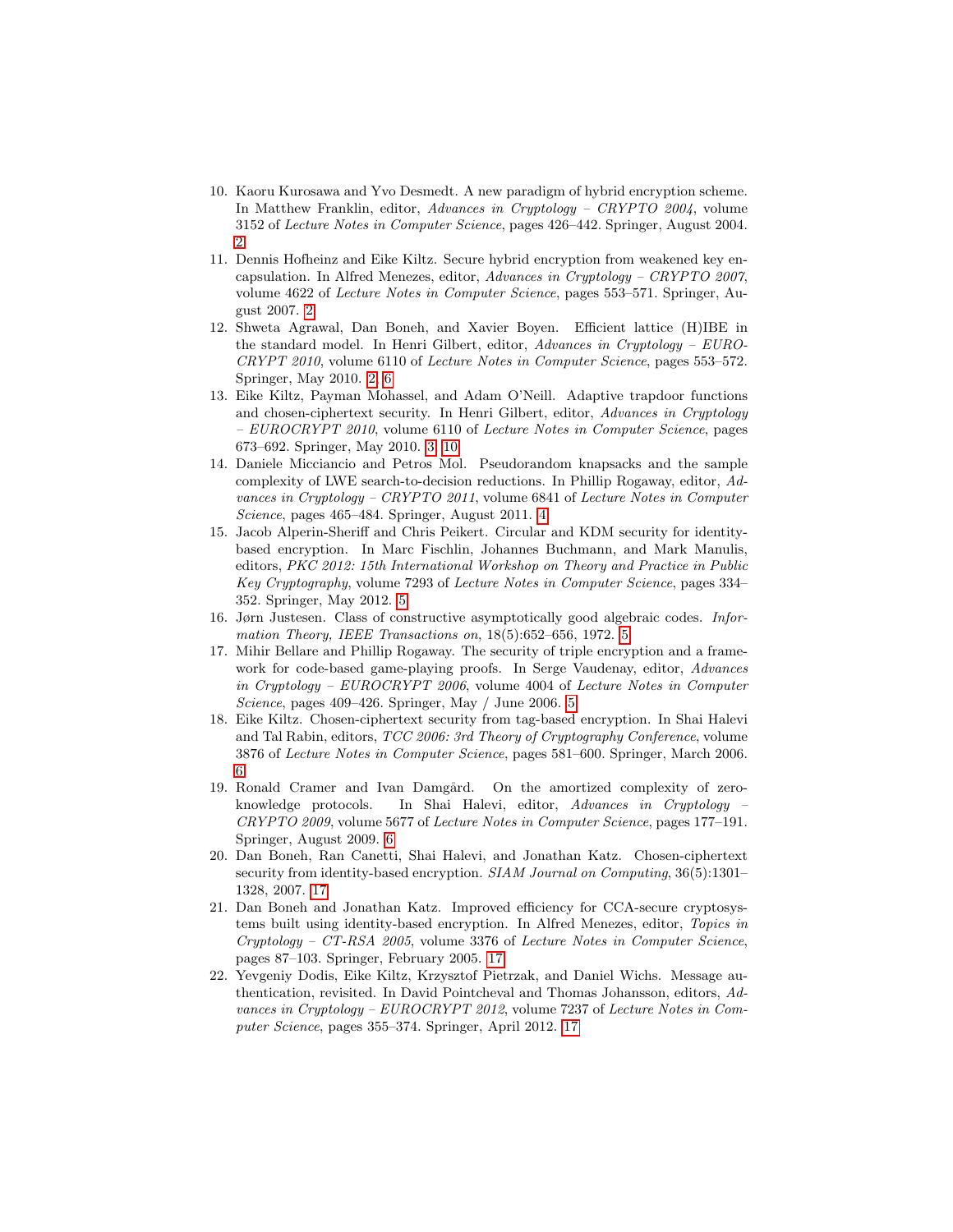<span id="page-16-2"></span><span id="page-16-1"></span>23. Abhishek Jain, Stephan Krenn, Krzysztof Pietrzak, and Aris Tentes. Commitments and efficient zero-knowledge proofs from learning parity with noise. In Advances in Cryptology–ASIACRYPT 2012, pages 663–680. Springer, 2012. [17](#page-16-1)

# <span id="page-16-0"></span>A IND-CCA Secure Encryption

There are generic constructions to transform a TBE to an IND-CCA PKE. [\[20\]](#page-15-10) is based on one-time signatures (OTS). The other one is based on a message authentication code (MAC) and a commitment scheme [\[21\]](#page-15-11).

To transform a TBE to an IND-CCA secure encryption, we do not use a OTS based on LPN like in [\[8\]](#page-14-7), since this transformation would be too expensive. This would cause a large tag, since the the verification key of the OTS is the tag. Further, the size of the ciphertext grows with a bigger tag and the ciphertext will be signed with the OTS. In order to use this approach a collision resistant hash function is necessary to shrink the ciphertext to the message size signed by the signature.

More efficient is the technique based on a commitment scheme and a MAC [\[21\]](#page-15-11). LPN-based euf MACs have a large secret to which we have to commit [\[22\]](#page-15-12). This commitment is used as the tag for the TBE. A large secret key will cause again a large commitment, large tag and even larger ciphertext. The MAC is used to create a tag for the ciphertext of a TBE. The advantage of this transformation is, that we do not need a collision resistant hash function.

In the commitment and MAC-based transformation, the MAC has to be existential unforgeable given one tag query for an arbitrary message. A pairwise independent function fulfils this task in a less complex way and with a smaller secret compared to LPN-based MACs. But now we have to shrink the size of the ciphertext to the domain of the pairwise independent function. A collision resistant hash function leads to an efficient transformation of a TBE to an IND-CCA PKE. As alternative to a collision resistant hash function, we could also use an almost pairwise independent hash function instead of the pairwise independent hash function. As commitment scheme, we use the simple and efficient construction of [\[23\]](#page-16-2). Their commitment scheme is perfectly binding and computationally hiding.

# B An IND-CPA Secure Public Key Encryption Scheme

The following three algorithms describe an IND-CPA-PKE  $=$  (Gen, Enc, Dec). The scheme is a simplified version of the TBE to achieve just IND-CPA security. An IND-CPA adversary plays the  $G_{\text{TEE}}$  without having access to **qeryDec**. This makes the proof and hence the scheme much easier, since there is no need for having access to a trapdoor to answer decryption queries. Further an efficient error correction code  $G$  is required to reconstruct the message. This code corrects up to  $\alpha m$  errors with  $4c < \alpha < 1$  for Bernoulli parameter  $p = \sqrt{c/m}$ , and maps the message space  $\mathcal M$  into  $\mathbb{Z}_2^{\ell}$ . The dimensions  $n, m-n$  of the LPN secrets (with  $n = \Theta(k^2)$  controll the security of the scheme.